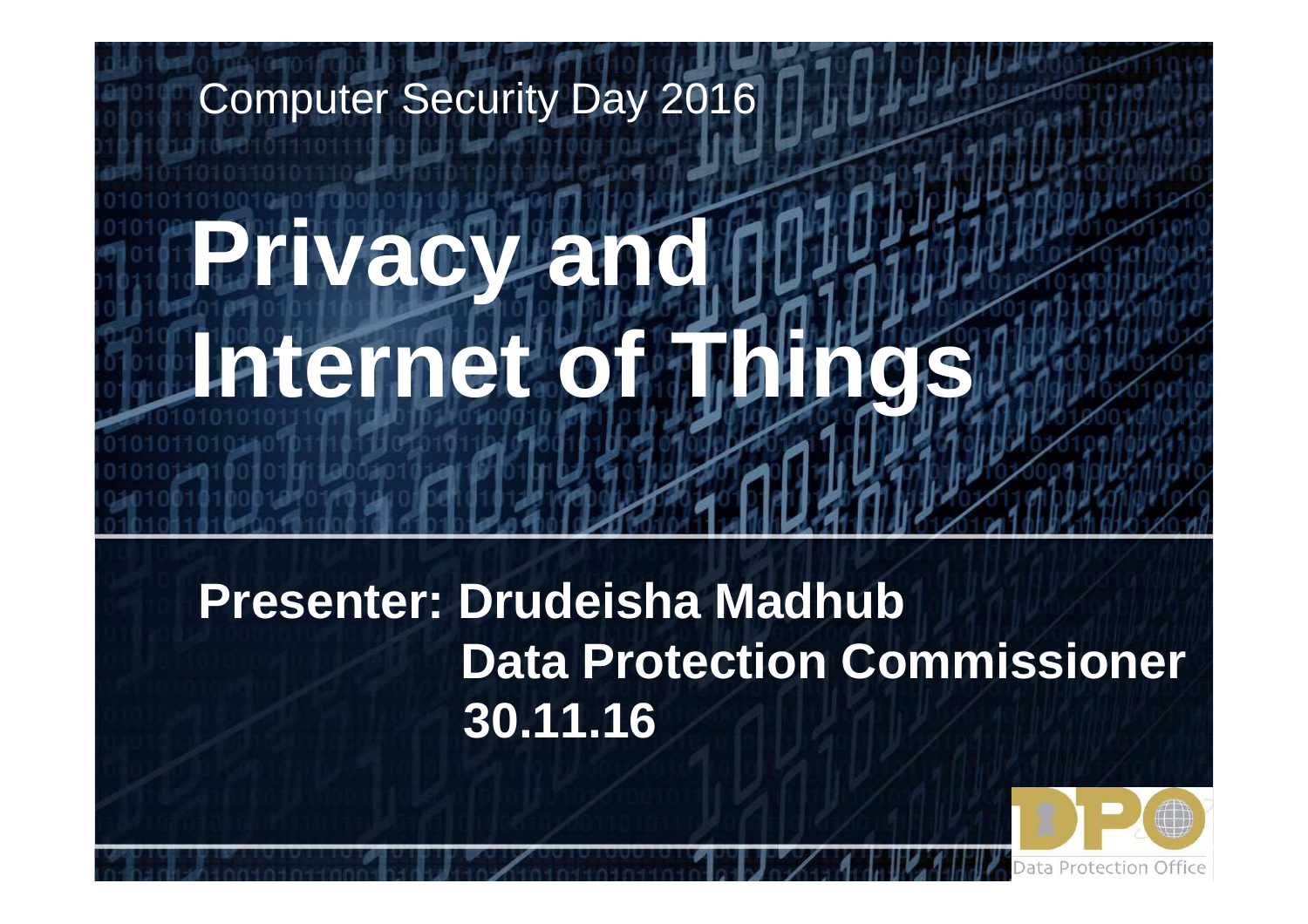# **Internet of Things (IoT)**

- The IoT is an infrastructure in which sensors embedded in common, everyday devices ("things") are linked to other objects or individuals and can record, process, store and transfer data as they are associated with unique identifiers which can interact with other devices or systems using networking capabilities.
- IoT can make our lives easier by changing the way we do things.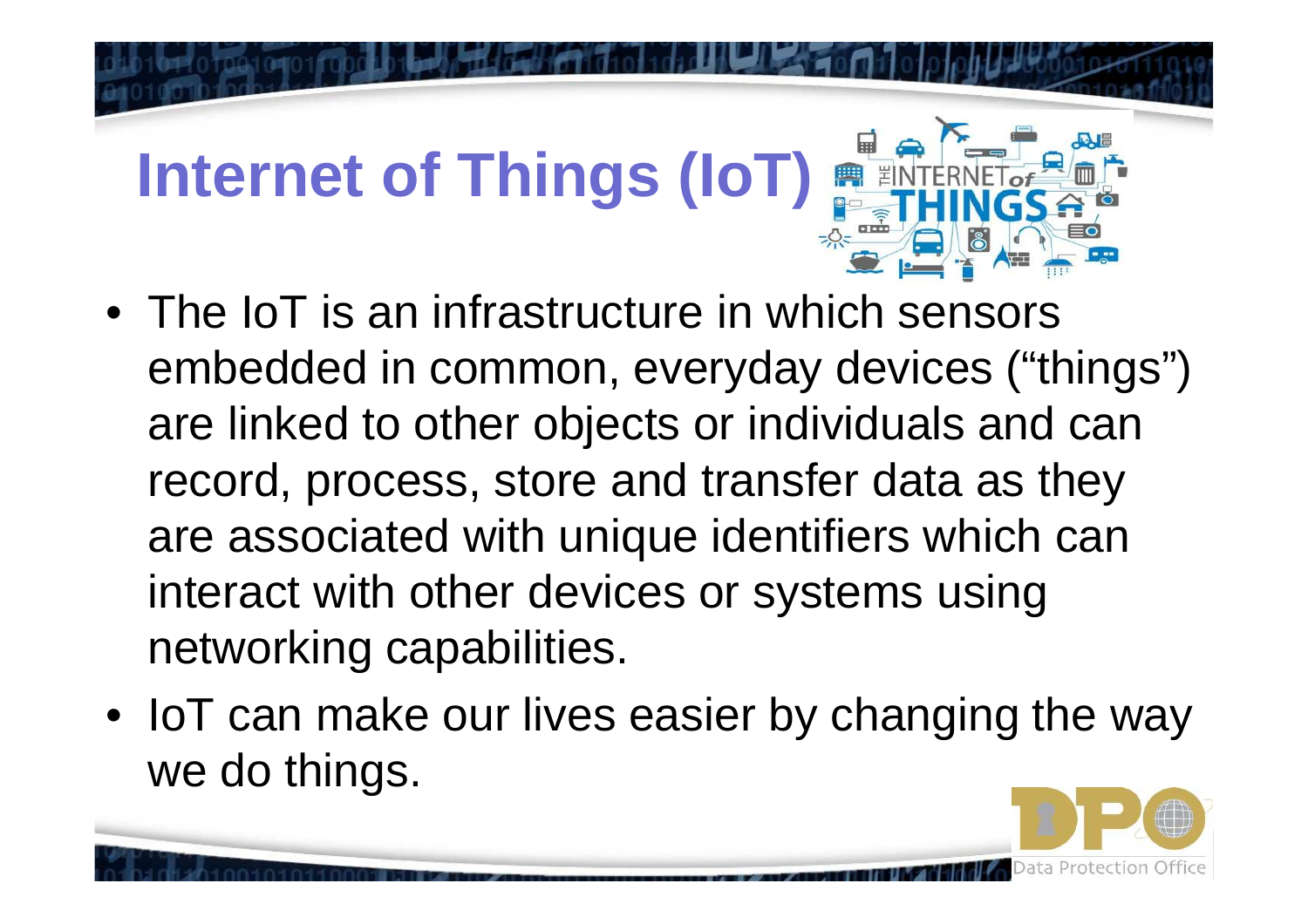## **Internet of Things (IoT)**

 • However, IoT can also reveal intimate details about the doings and goings of their owners through the sensors that they contain.

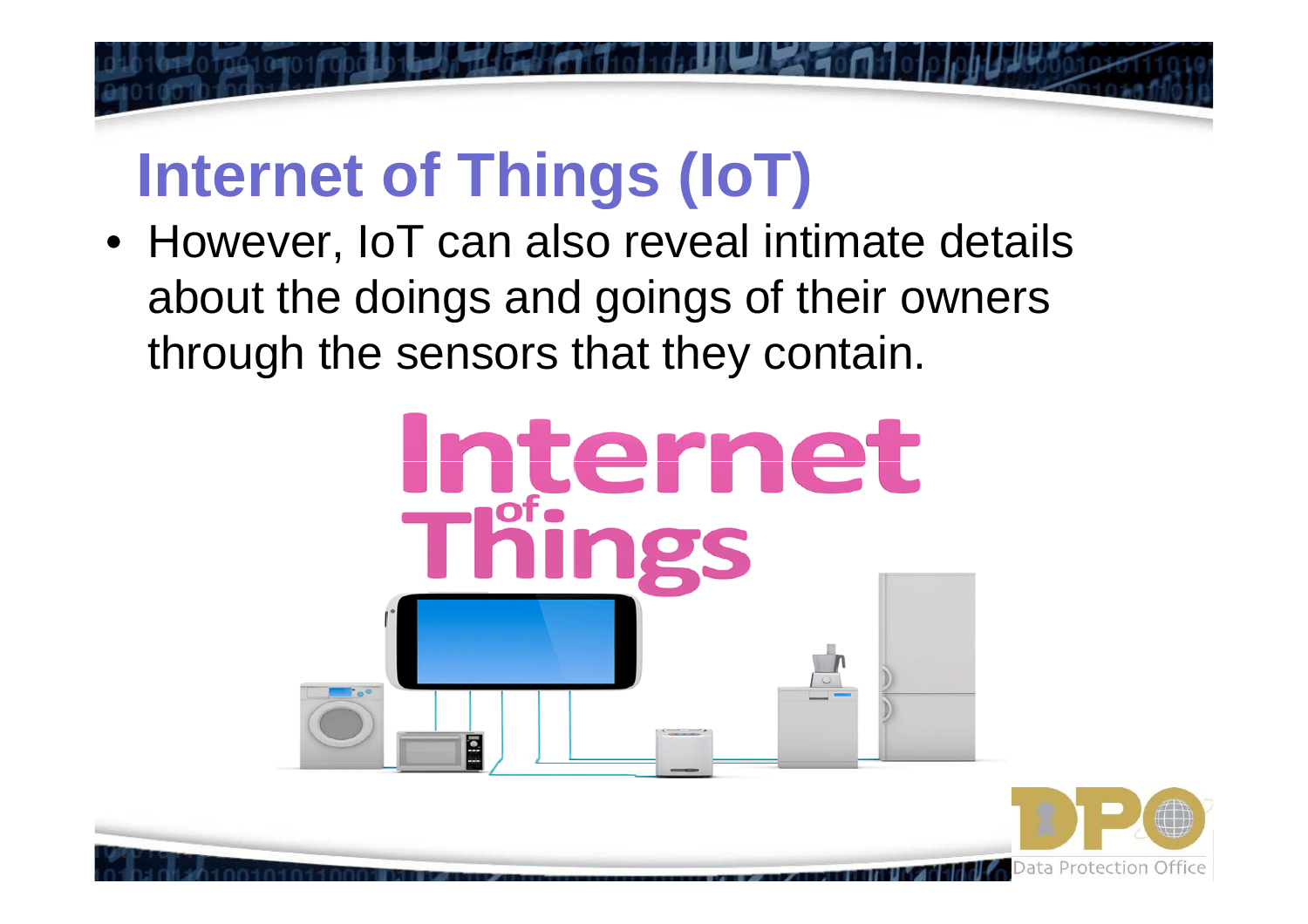#### **Do internet enabled devices produce personal data?**



- Personal data is any information that identifies or is reasonably likely to identify an individual.
- For some devices, e.g smart phones, the answer can be obvious: Smart phones do process information about a user such as location data.

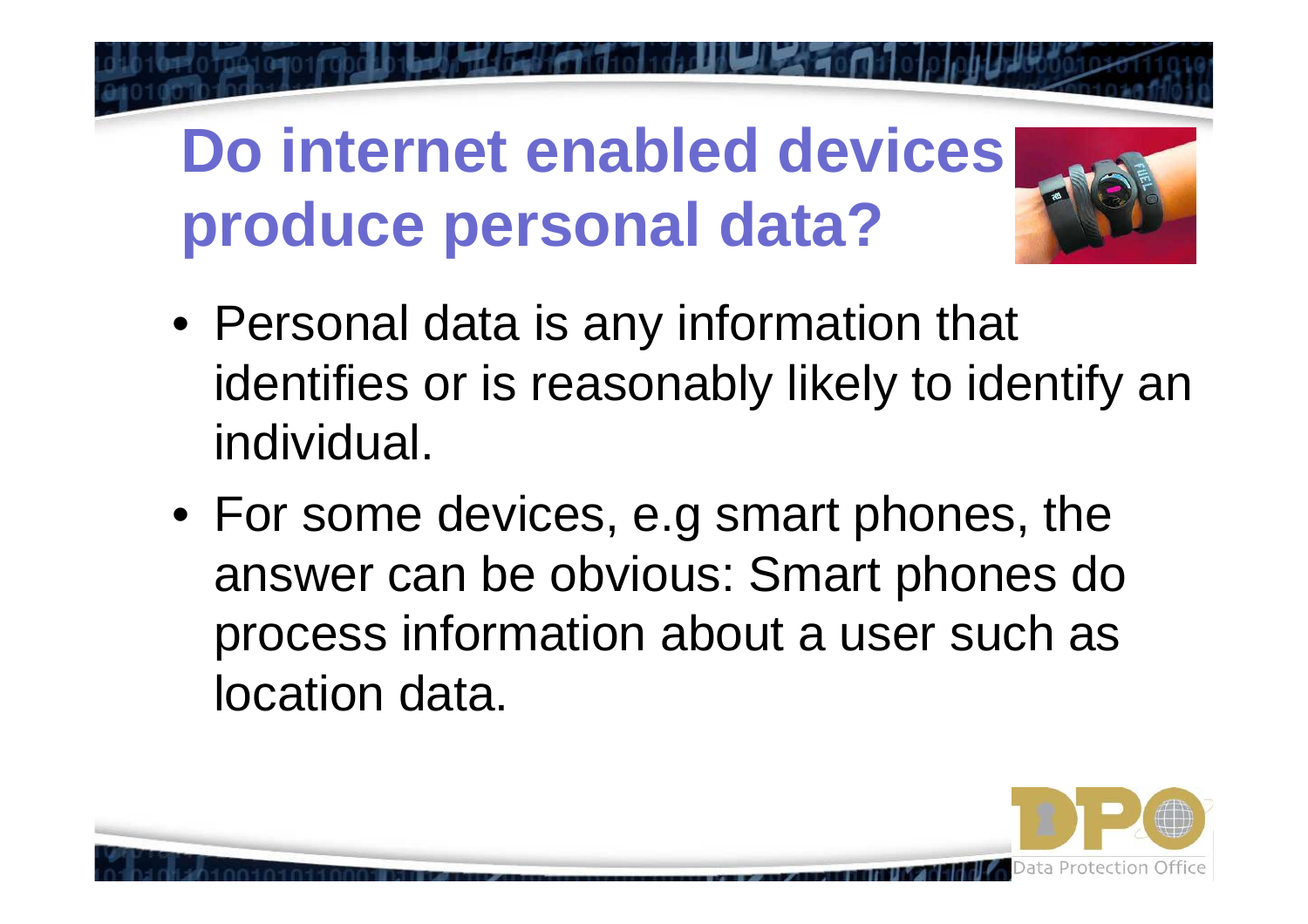#### **Do internet enabled devices produce personal data?**



- For other types of devices such as domestic washing machines, the answer might become less obvious.
- It is therefore very important to consider whether an individual can be identified from the devices to consider the application of the Data Protection Act. The Data Protection Act has mandate on the processing of personal data only.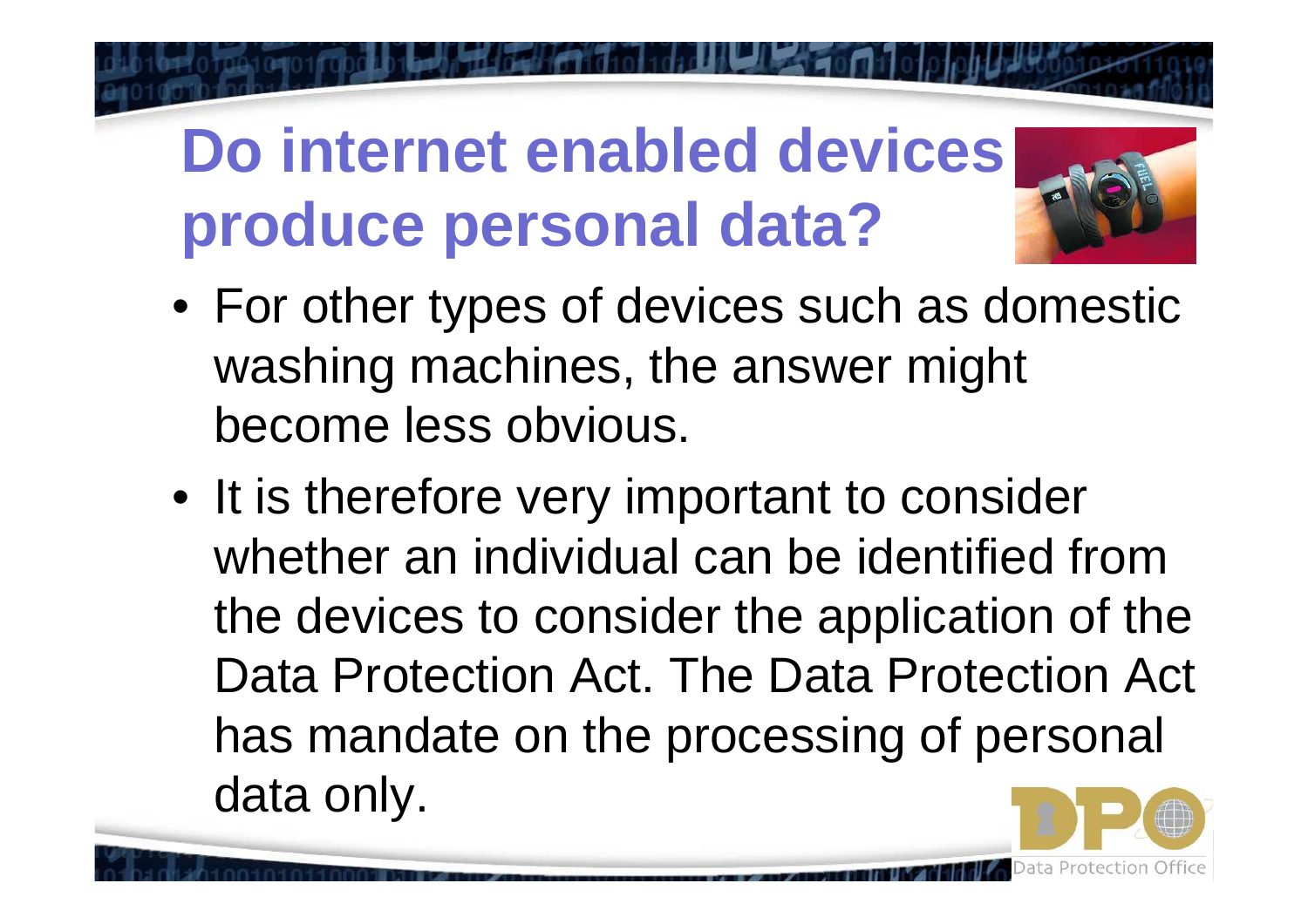

#### **1. Lack of control**

- • Users might find themselves under third party monitoring.
- IoT pushed data towards a device manufacturer may not be adequately reviewable by a data subject which can result in excessive self exposure for the user.

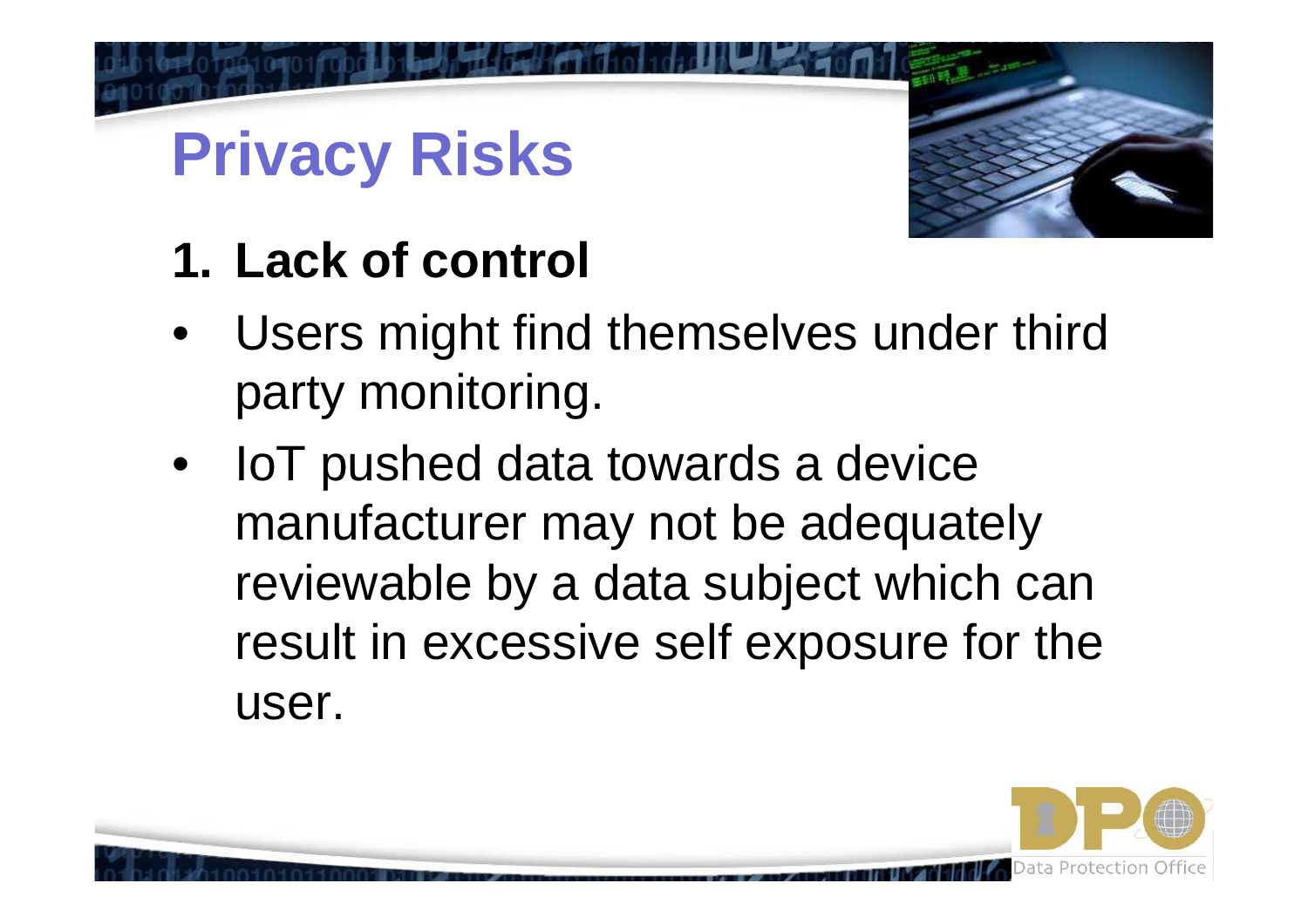

- Communication between objects can be triggered automatically or by default without a data subject being informed about it.
- The inability to define virtual boundaries like active and non-active zones for specific things can result in an uncontrolled flow of data.

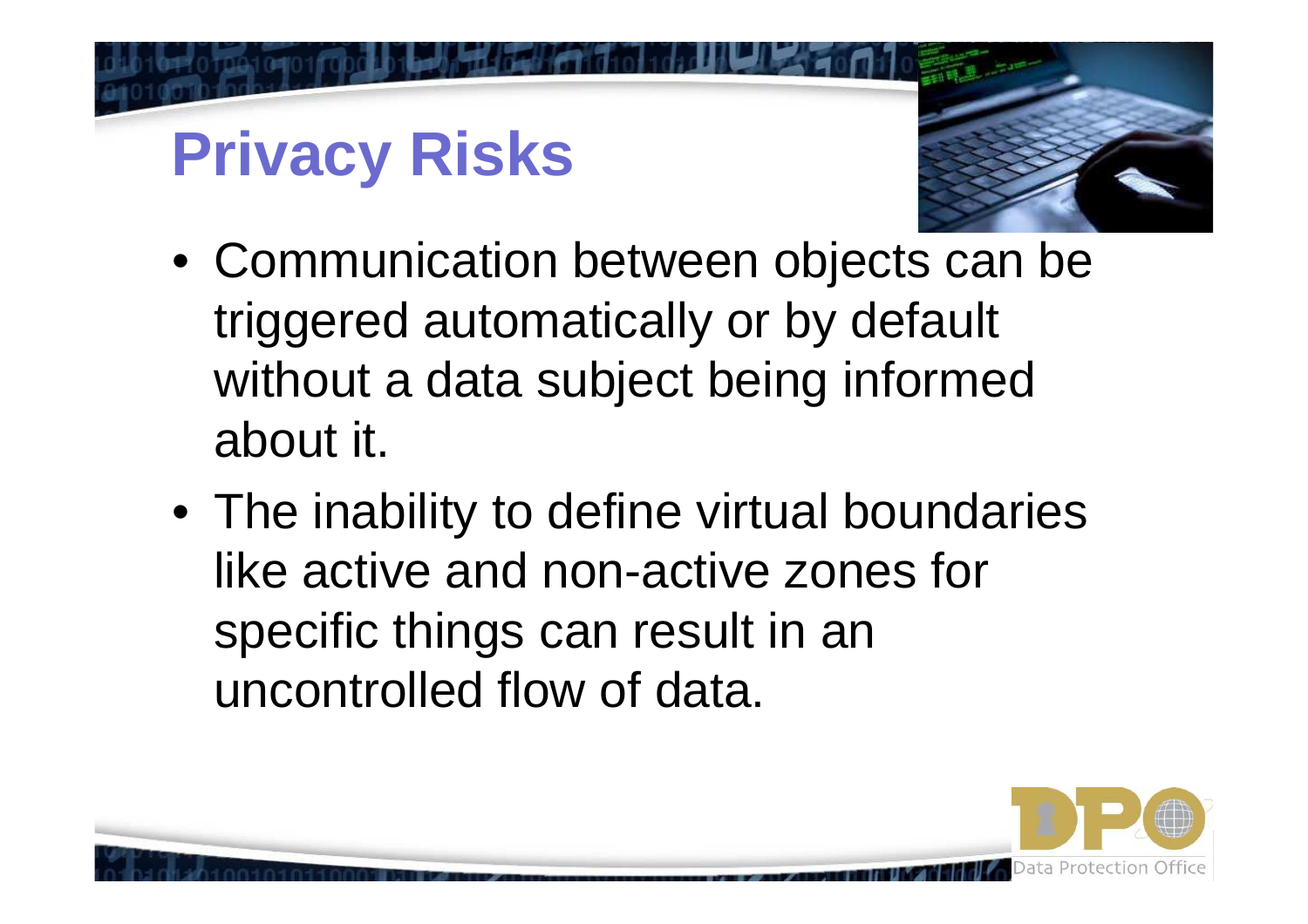# **Click To Accept**

- **2. Quality of user's consent**
- The issue of valid consent may arise as users may not be fully aware of the data processing activities being done by devices.
- Users might face difficulty to distinguish between a normal device and a connected device (IoT). For instance, a user might not know that he is buying a watch with monitoring devices such as embedded cameras, microphones and motion sensors.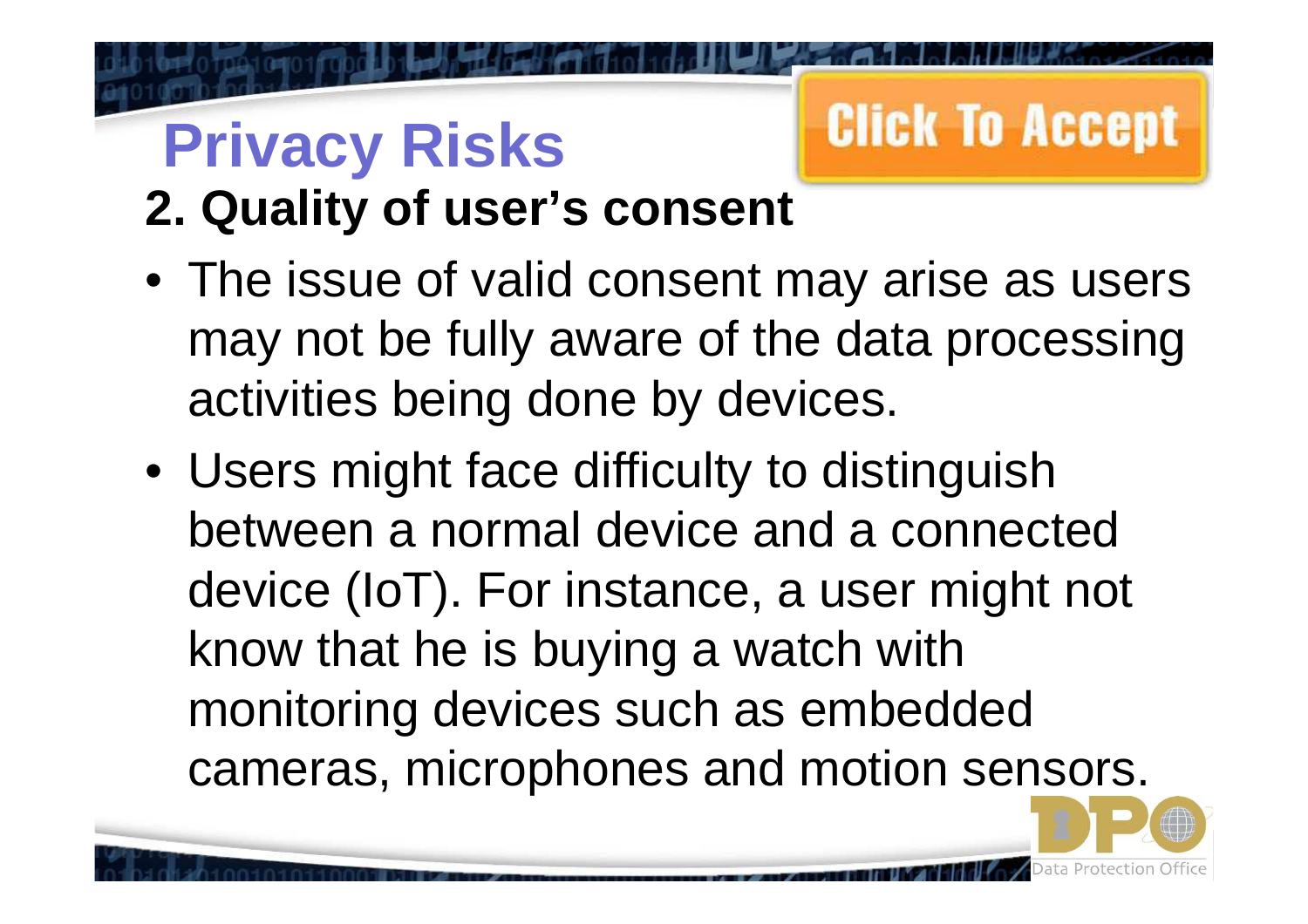

• Inability for users to renounce or opt out from certain features of an IoT device.



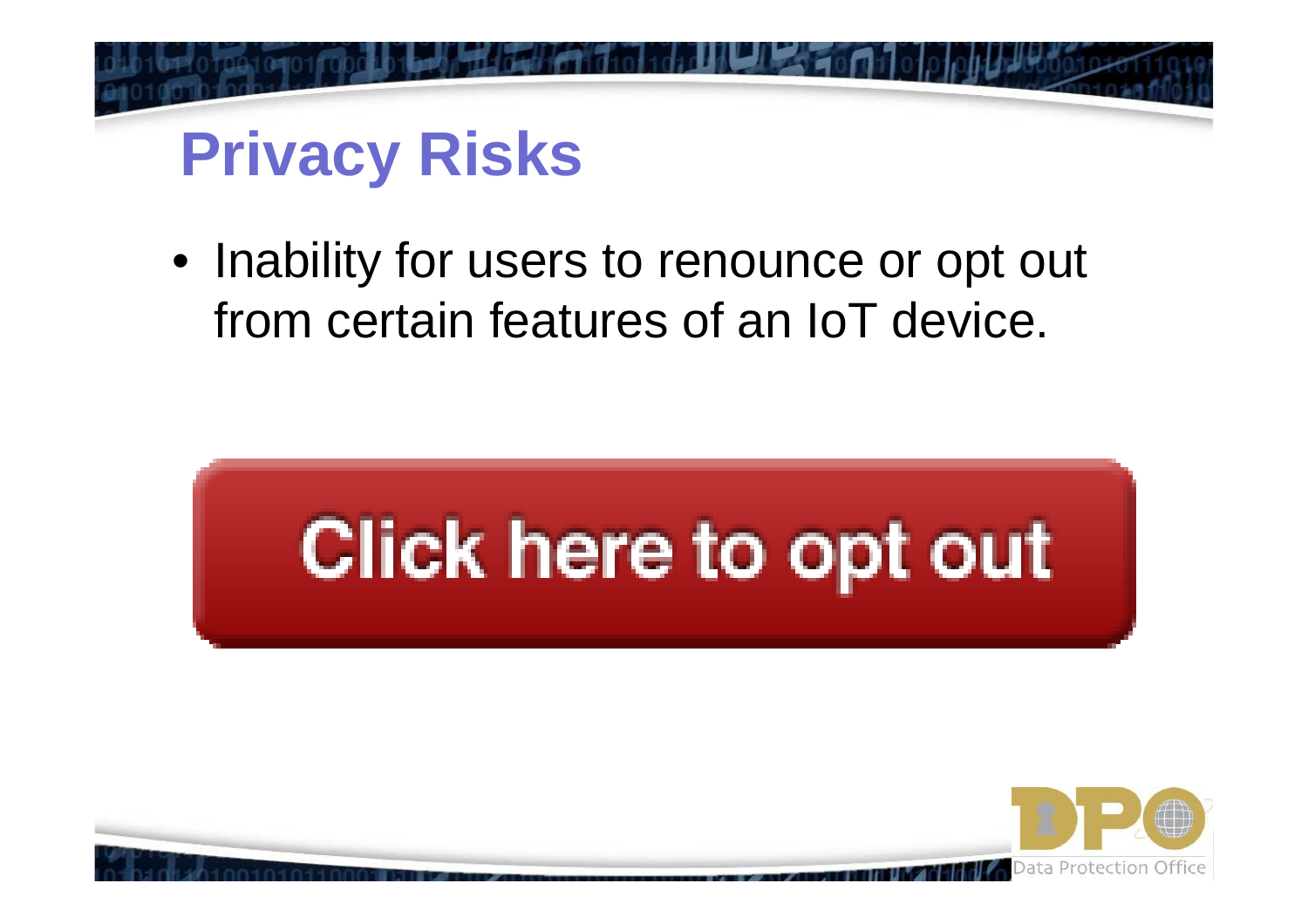

- **3. Usage of data for totally different purposes**
- With the increase in the amount of data produced by IoT and new ways in analysis and cross matching of data, there are greater risks that data can be used for secondary purposes, often unknown to the user.

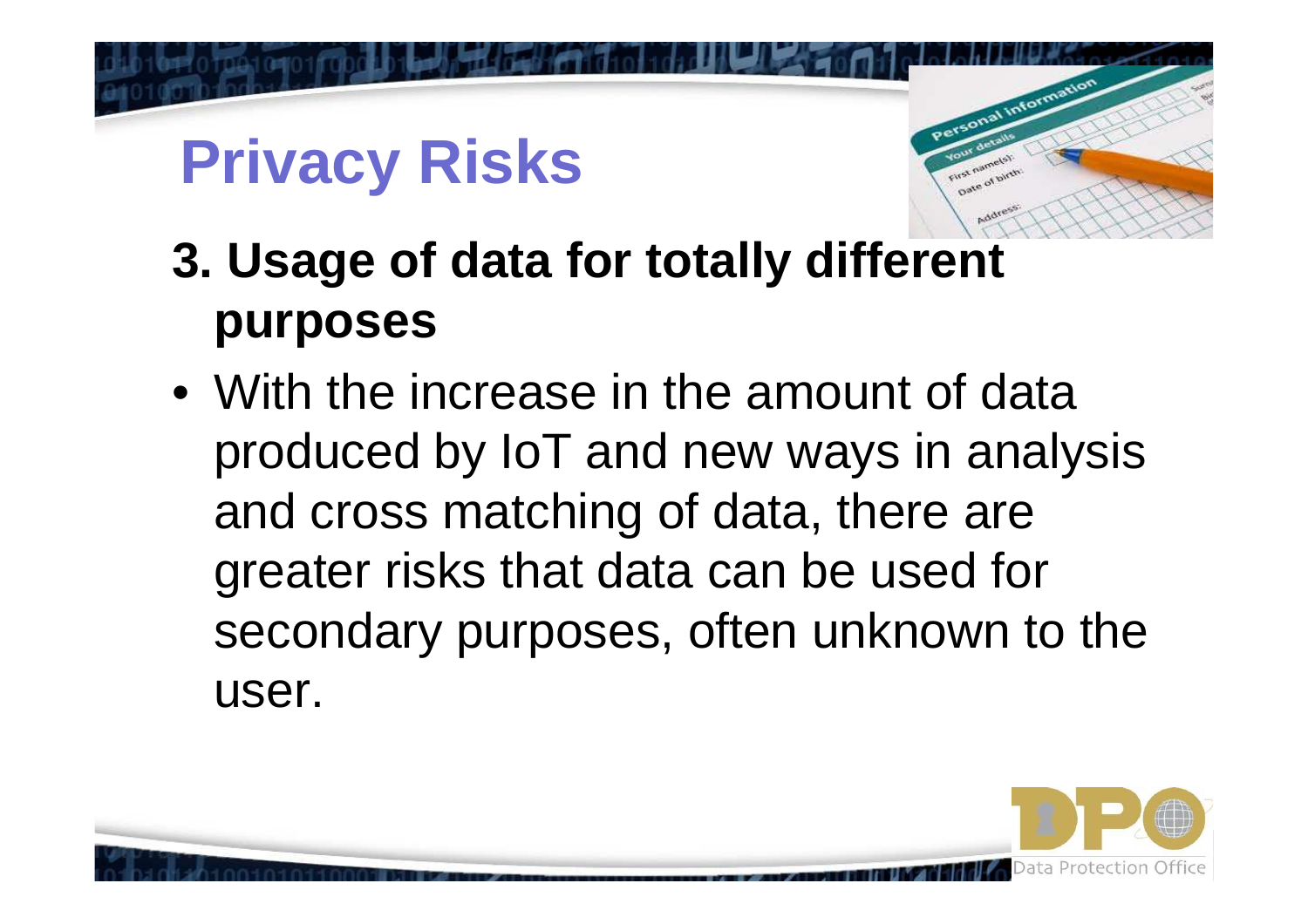

#### **4. Behaviour Patterns and Profiling**

- Sufficient amount of data from different objects can reveal aspects of an individual's habits and behaviours.
- This can affect the way an individual behaves. It also invades the most private sphere of an individual's life, including his home. For instance, it might influence a person to avoid non-usual behaviour to prevent the detection of what might be considered as anomalies.This can therefore trigger considerable intrusions in the private life and intimacy of individuals.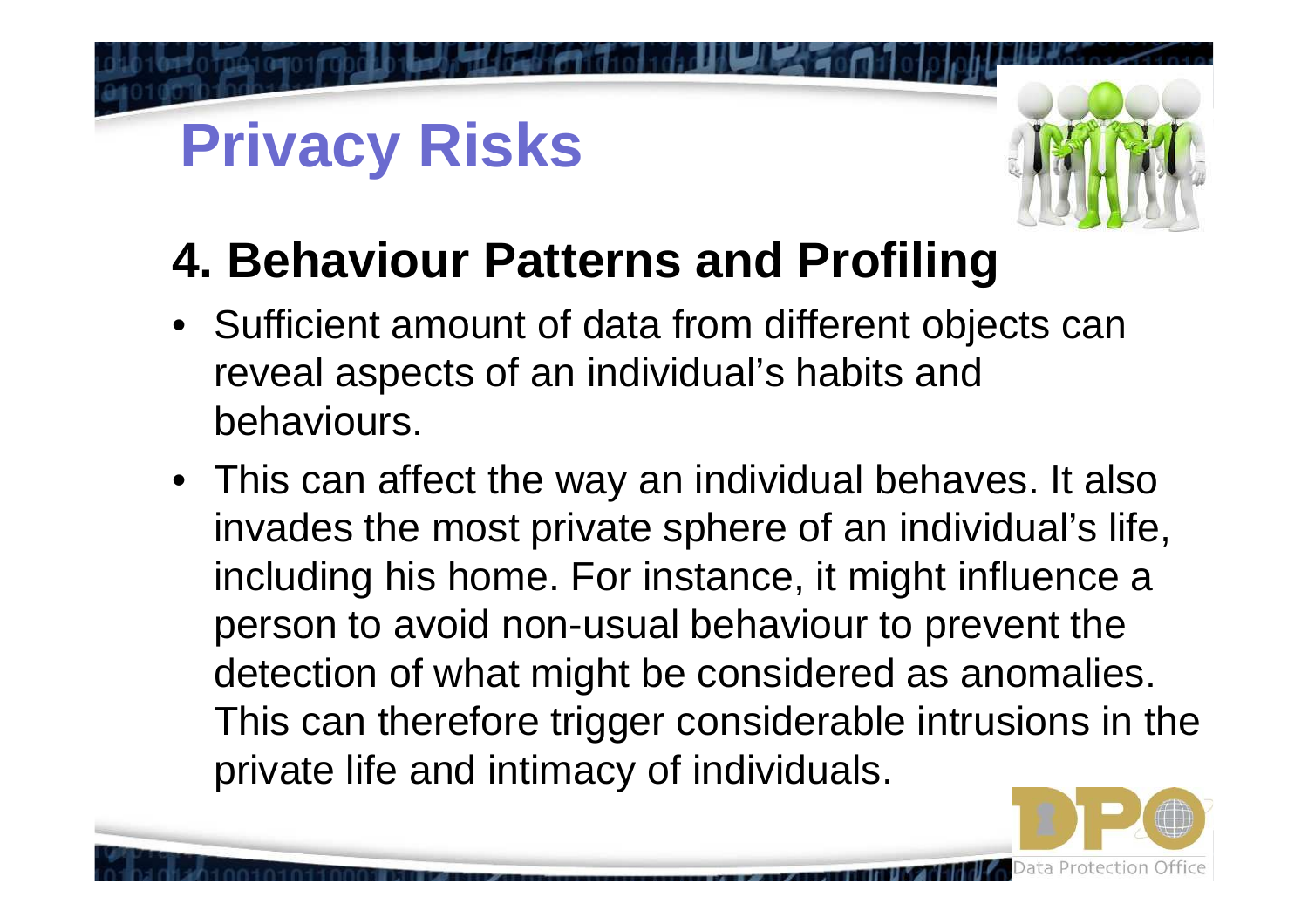#### **5. Inability to remain anonymous**

- An IoT environment can reduce the possibility of people to remain unnoticed.
- For example, sensors collecting location data can be used to analyse movement of pattern of crowds and individuals.

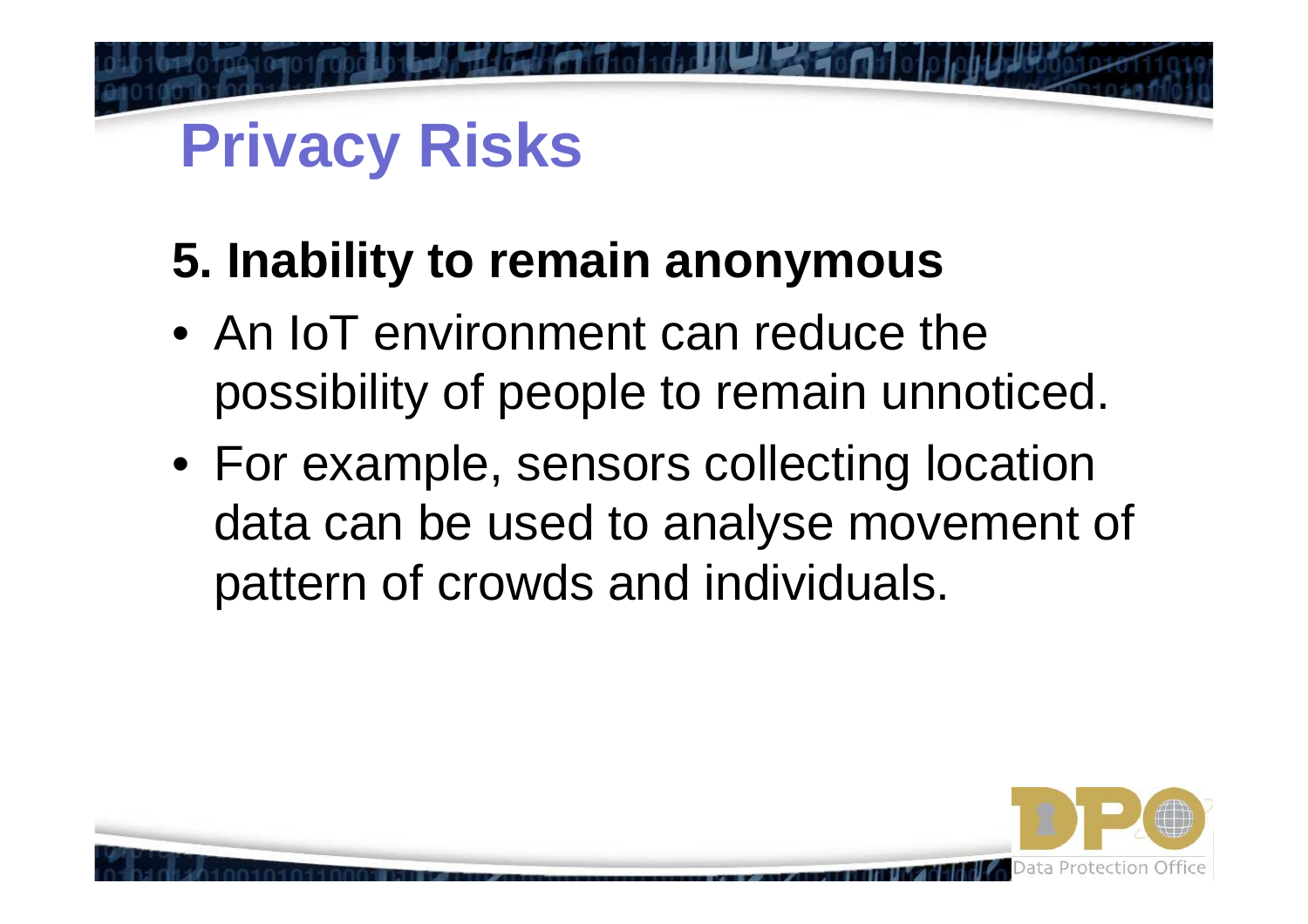

#### **6. Security risks**

• IoT devices and platforms exchange data on the service provider's infrastructure. Therefore, security risks arise not only on the devices but also on the communication links, storage infrastructure and other inputs of the ecosystem.

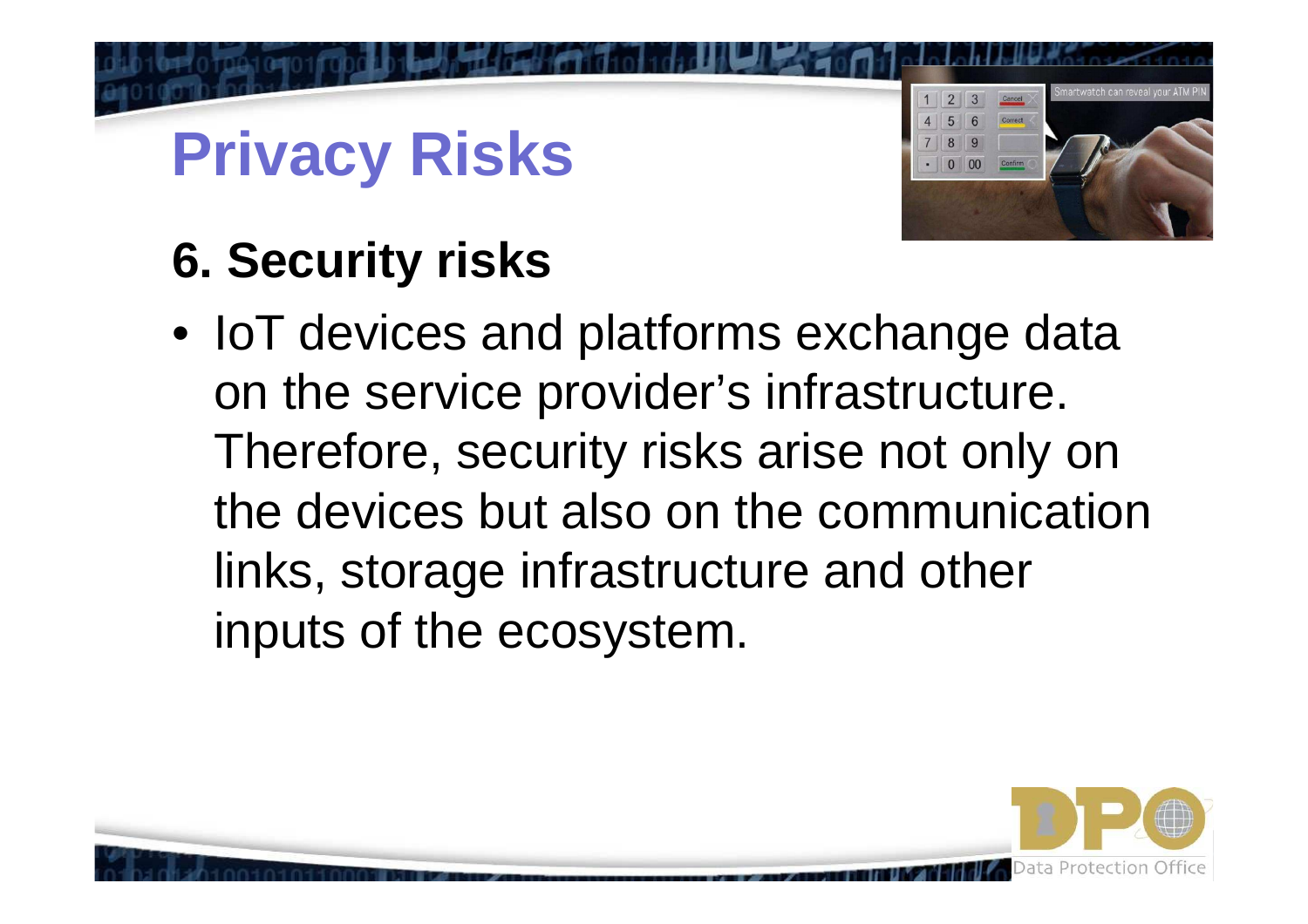

• Also, an IoT ecosystem has different levels of processing where the technical design and implementation can be provided by different stakeholders. Inadequate coordination between stakeholders may create weak points that can be used to exploit vulnerabilities in an IoT system.

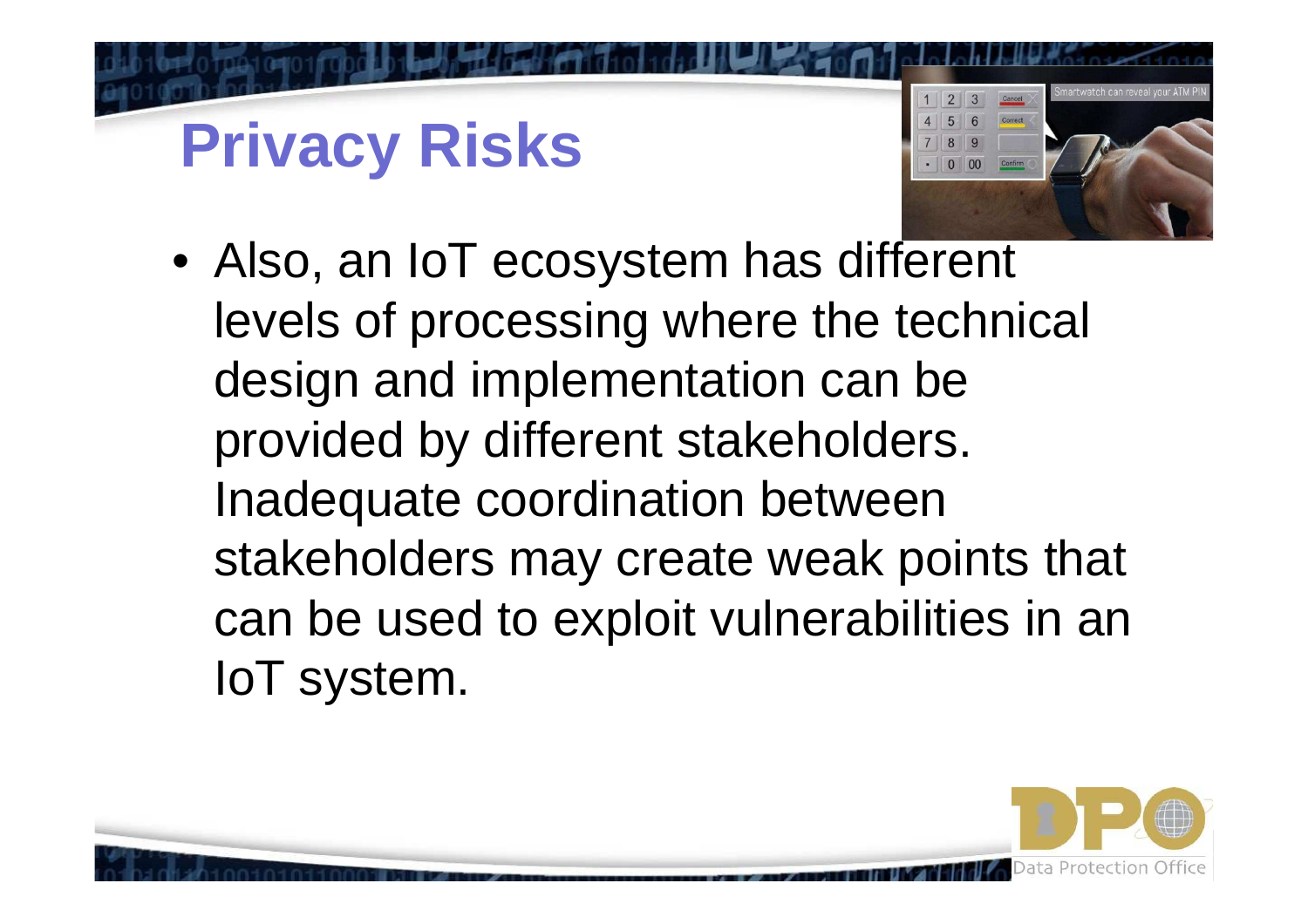# **Stakeholders in the IoT ecosystem**

Examples of stakeholders might be:

- Device manufacturer
- Device owner
- Device user
- Operating System Developer
- Device Software Developer
- Online service provider(e.g. web server)
- Advertising Network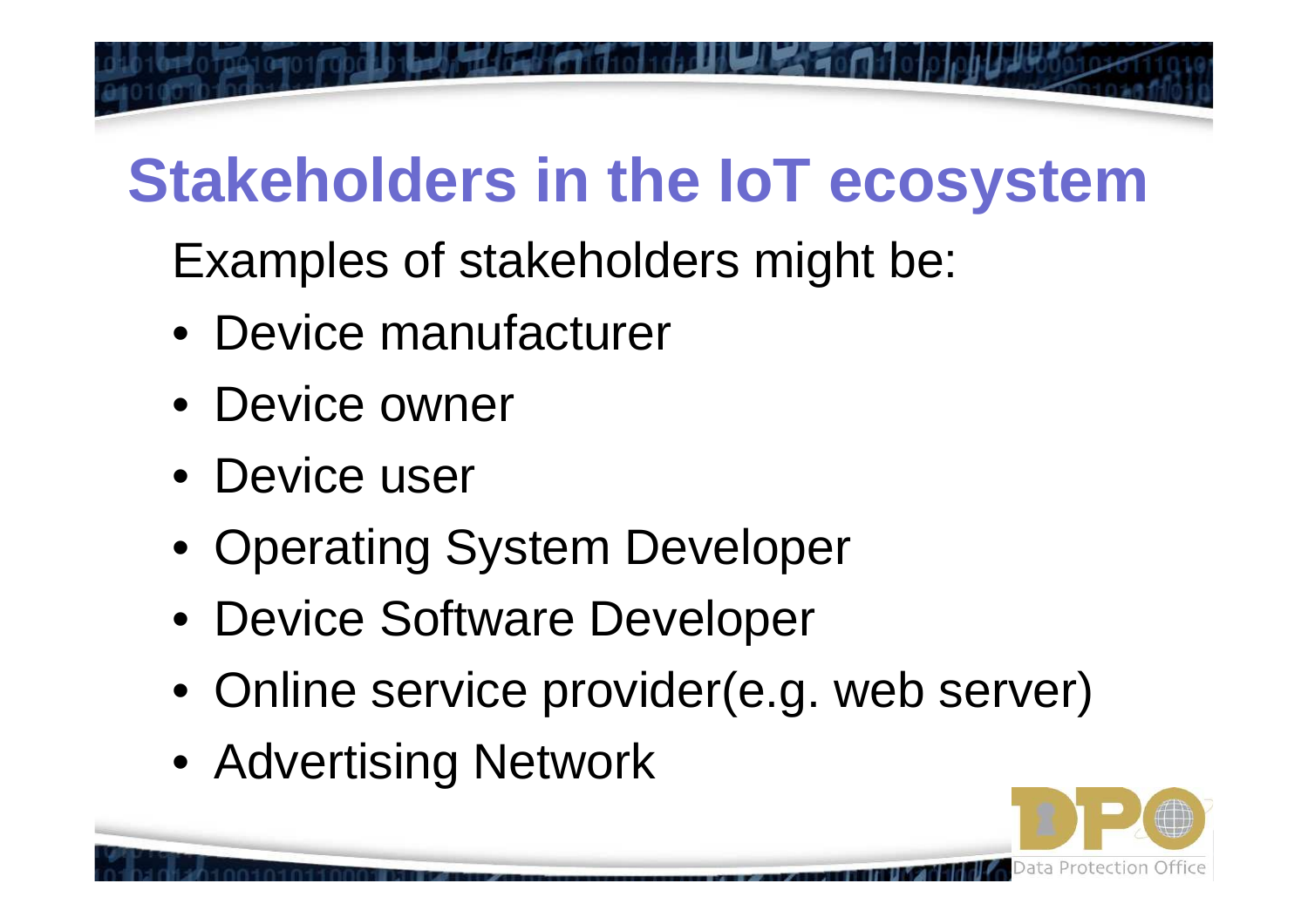# **Stakeholders in the IoT ecosystem**

• The complex mesh of stakeholders involved asks for/implies the necessity of a precise allocation of legal responsibilities among them with regard to the processing of individual's personal data, based on the specificities of their respective interventions.

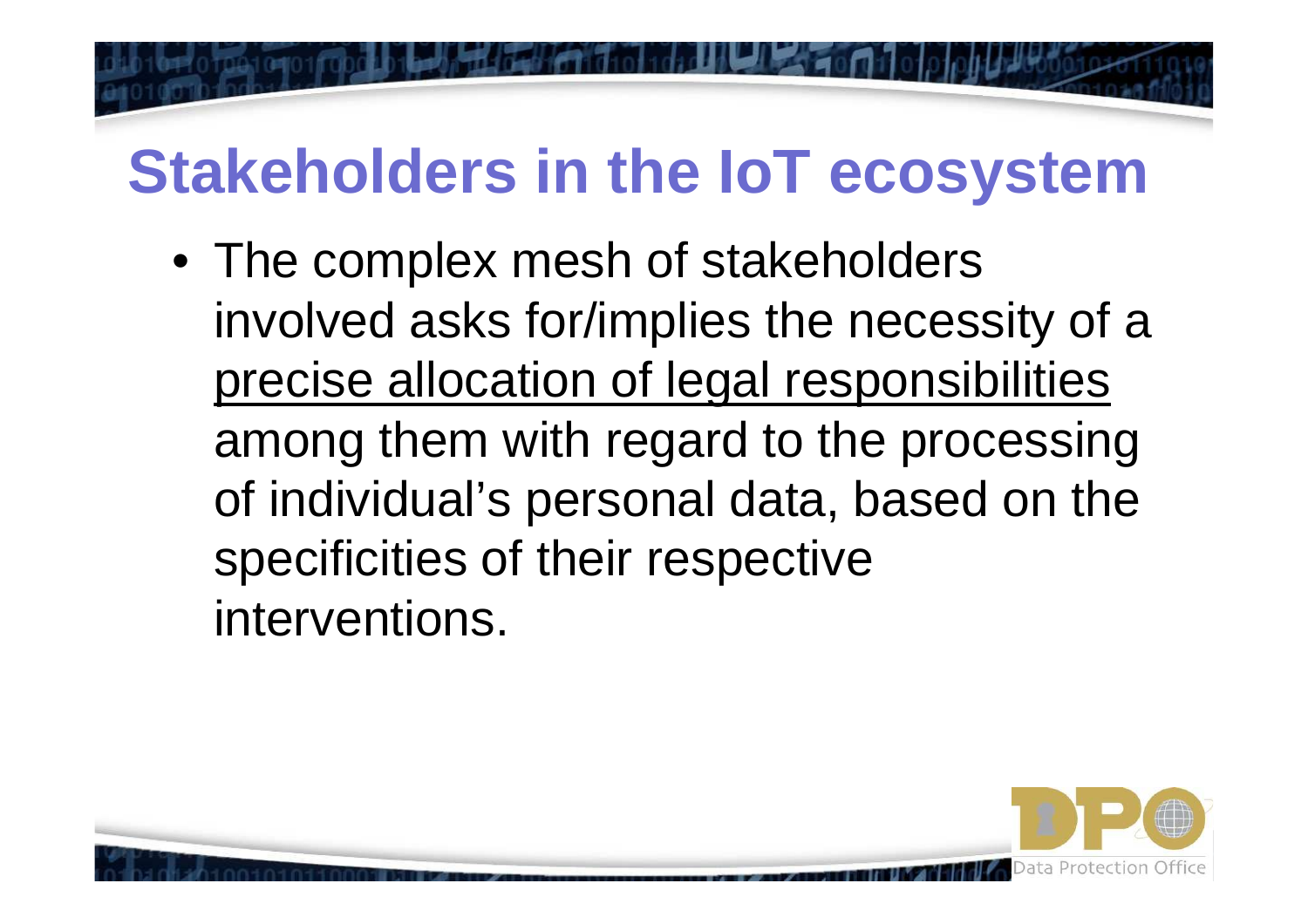**1. Innovation in Privacy information**

#### **Mauritius Data Protection Act**

• Under section 24 of the DPA, no personal data shall be processed unless the data controller has obtained the express consent of the data subject.

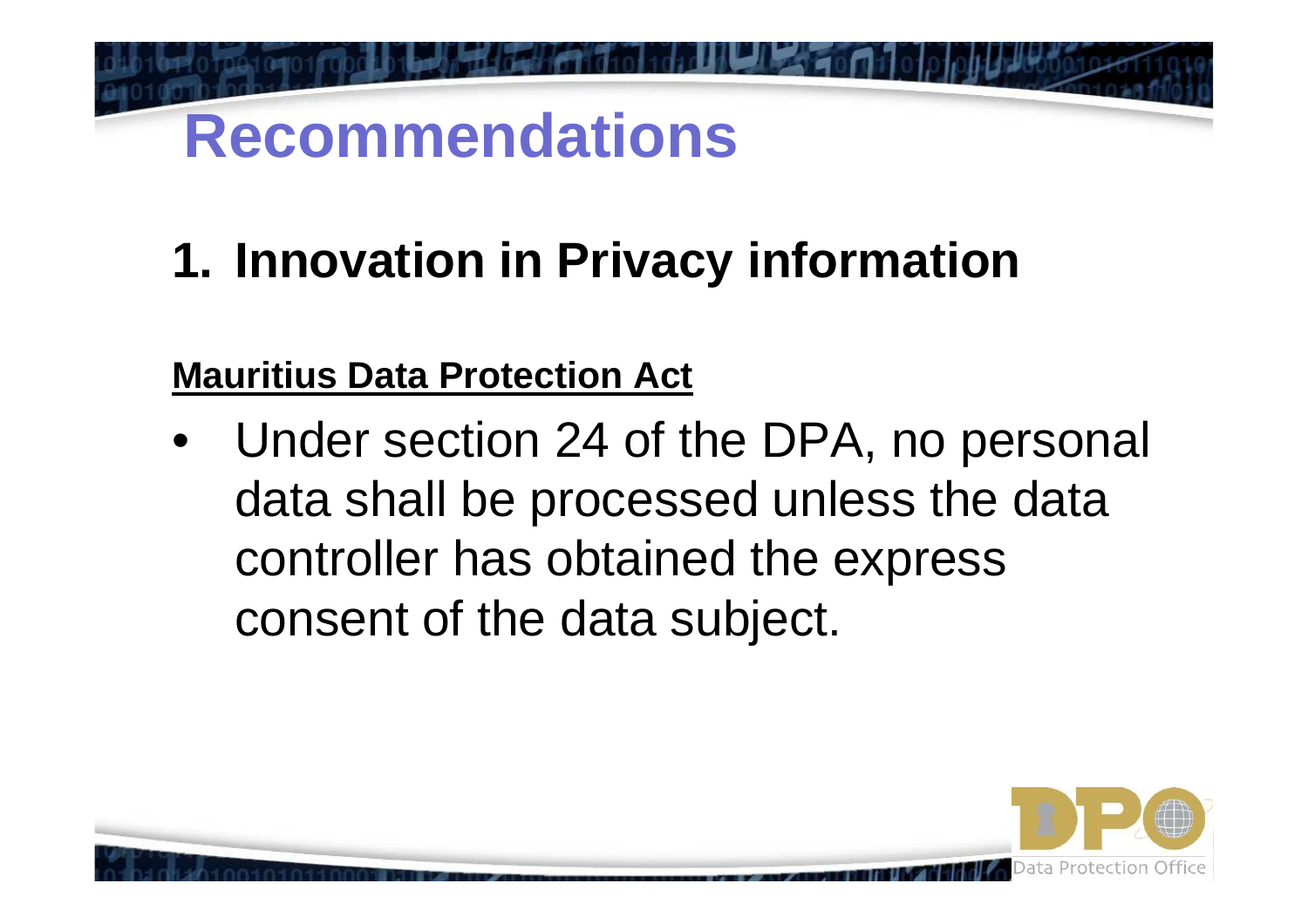$\bullet$  Consent of data subjects is not required only where the processing is necessary:

**(a) for the performance of a contract to which the data subject is a party;**

**(b) in order to take steps required by the data subject prior to entering into a contract;**

**(c) in order to protect the vital interests of the data subject;**

- **(d) for compliance with any legal obligation to which the data controller is subject;**
- **(da) for the purpose of making use of a unique identification number to facilitate sharing information and avoid multiple registrations among public sector agencies;**
- **(e) for the administration of justice; or**

**(f) in the public interest.**

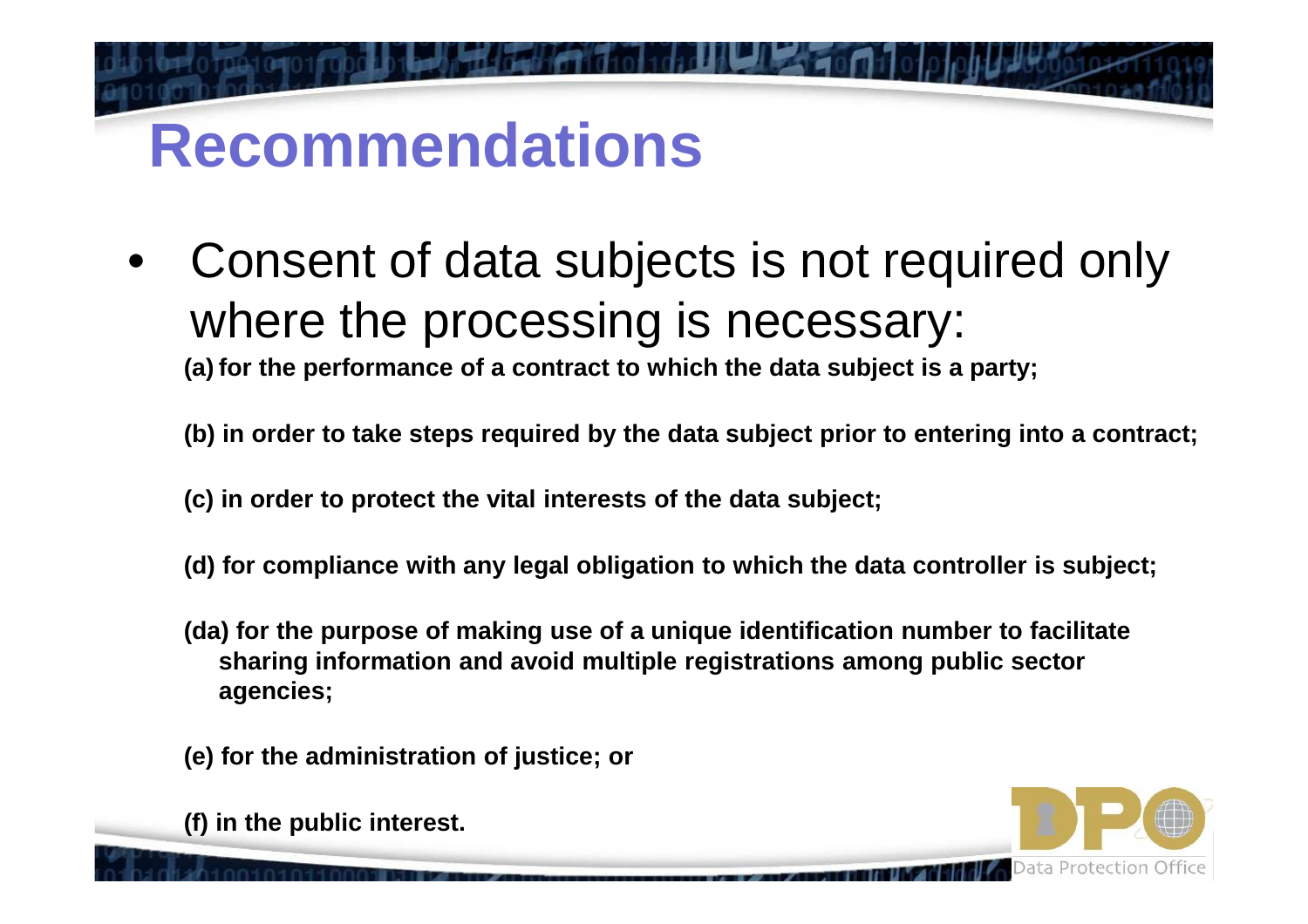#### **Article 5(3) of Directive 2002/58/EC (the e-Privacydirective) for European Council:**

Member States shall ensure that the use of electronic communications networks to store information or to gain access to information stored in the terminal equipment of a subscriber or user is only allowed on condition that the subscriber or user concerned is provided with clear and comprehensive information in accordance with Directive 95/46/EC, inter alia about the purposes of the processing, and is offered the right to refuse such processing by the data controller. This shall not prevent any technical storage or access for the sole purpose of carrying out or facilitating the transmission of a communication over an electronic communications network, or as strictly necessary in order to provide an information society service explicitly requested by the subscriber or user.

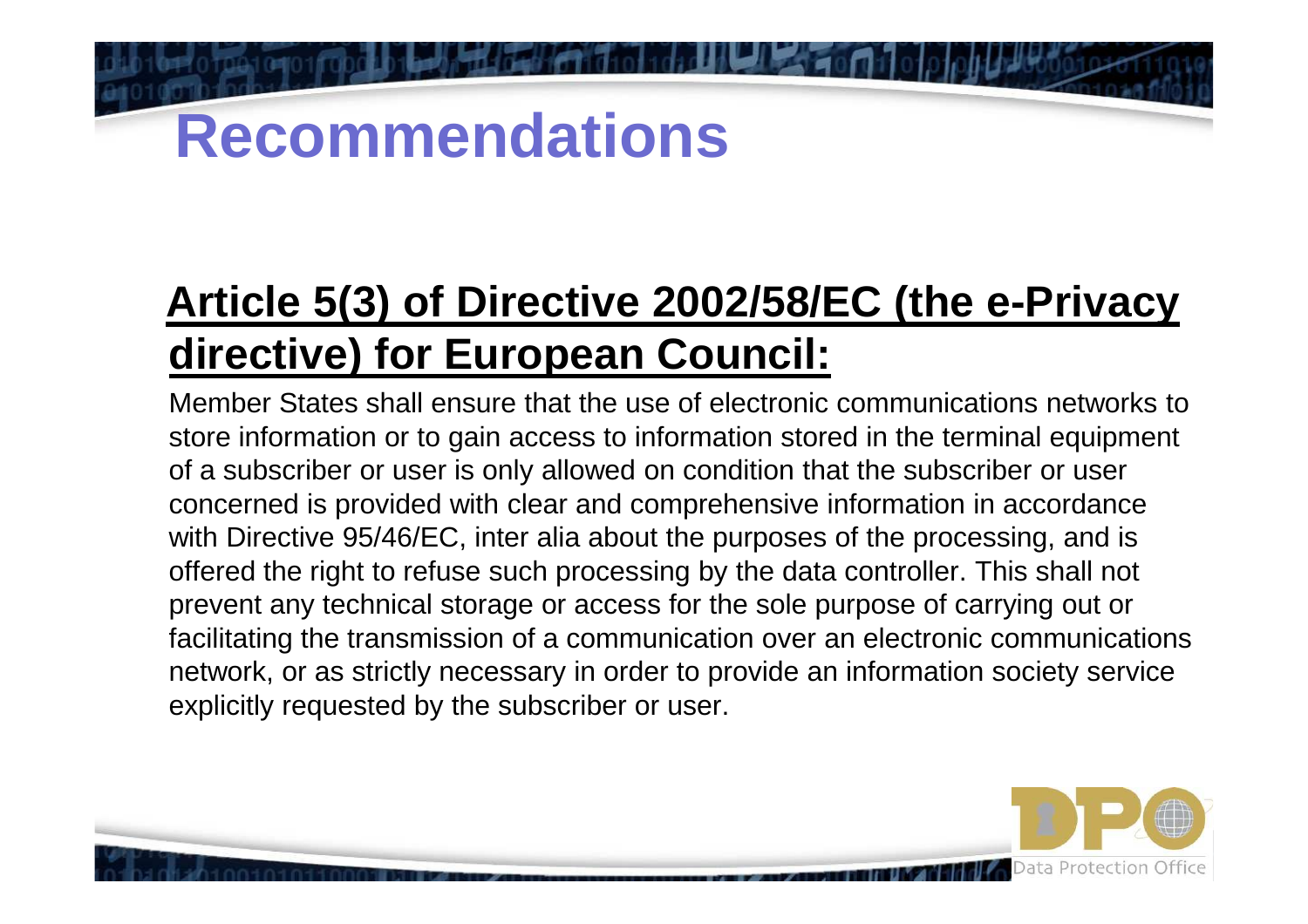• This provision demands that the user consents to such storage of access for these actions to be legitimate, unless they are strictly necessary to provide a service explicitly requested by the user. This is important because stakeholders other than the user can have access to privacy sensitive information stored on the devices.

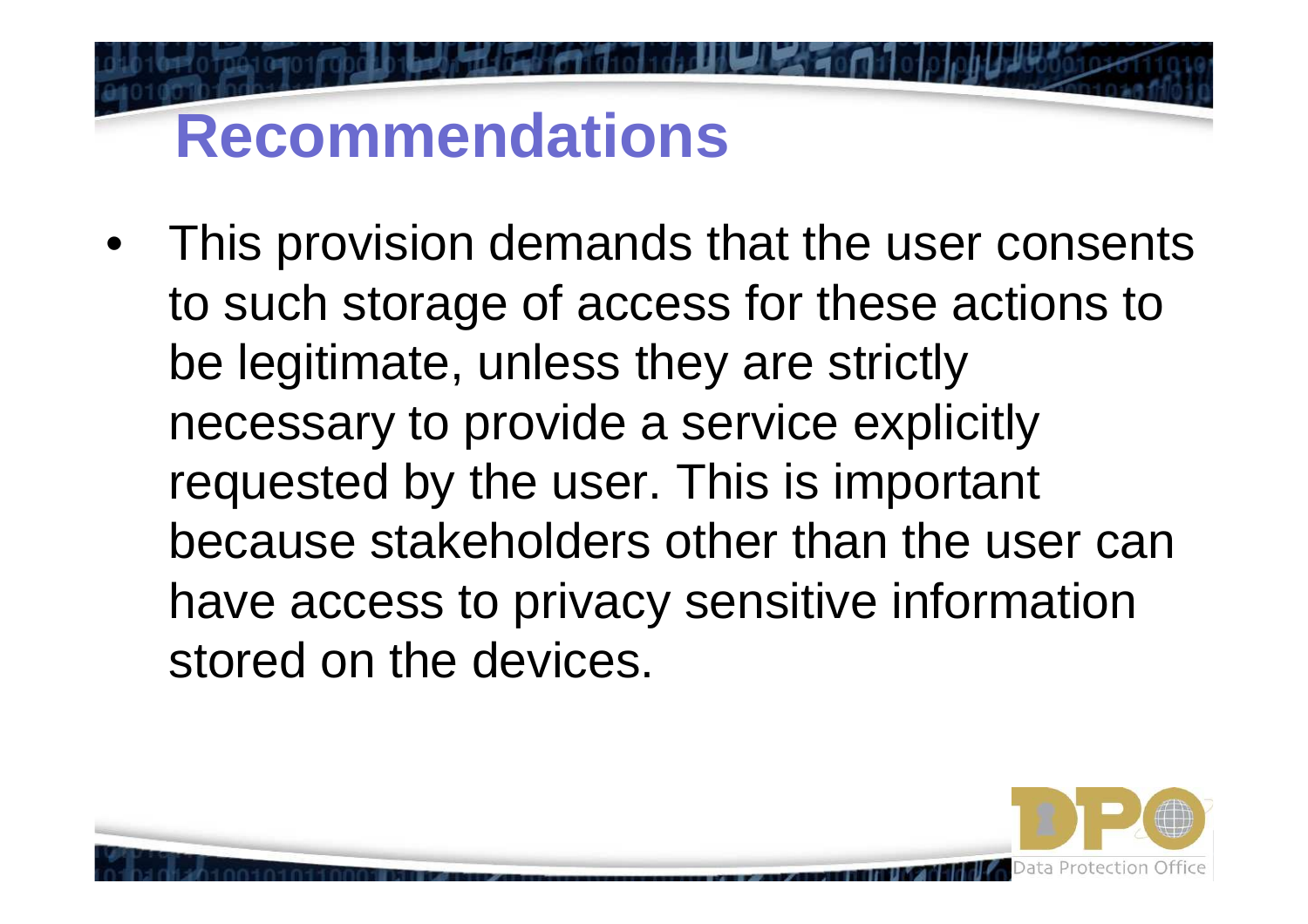- Therefore, data controllers acting in the IoT(first and foremost device manufacturers) must :
- $\triangleright$  provide clear and comprehensive information to users about the identity of the controller, type of sensors, the information it captures, the purpose of the data capture, the recipients of the data, the user's right of access to data and
- $\triangleright$  ensure that users consents for such processing processing.

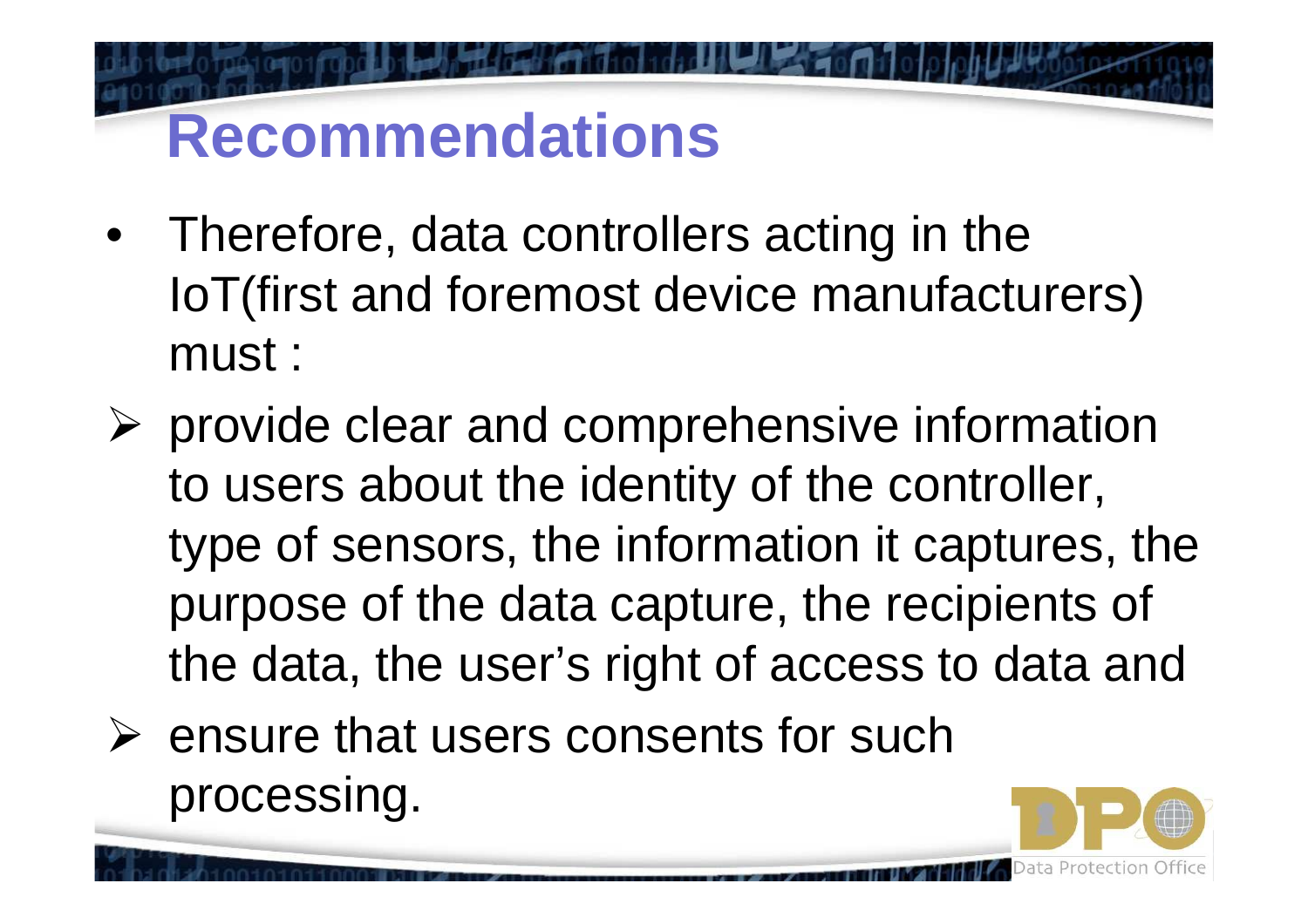$\bullet$  Example: A pedometer records the number of steps made by its user and stores this information. The user has an application on his computer to download the number of steps from this device. If the device manufacturer wants to upload data from the pedometer to its servers, he must obtain the consent of the user.

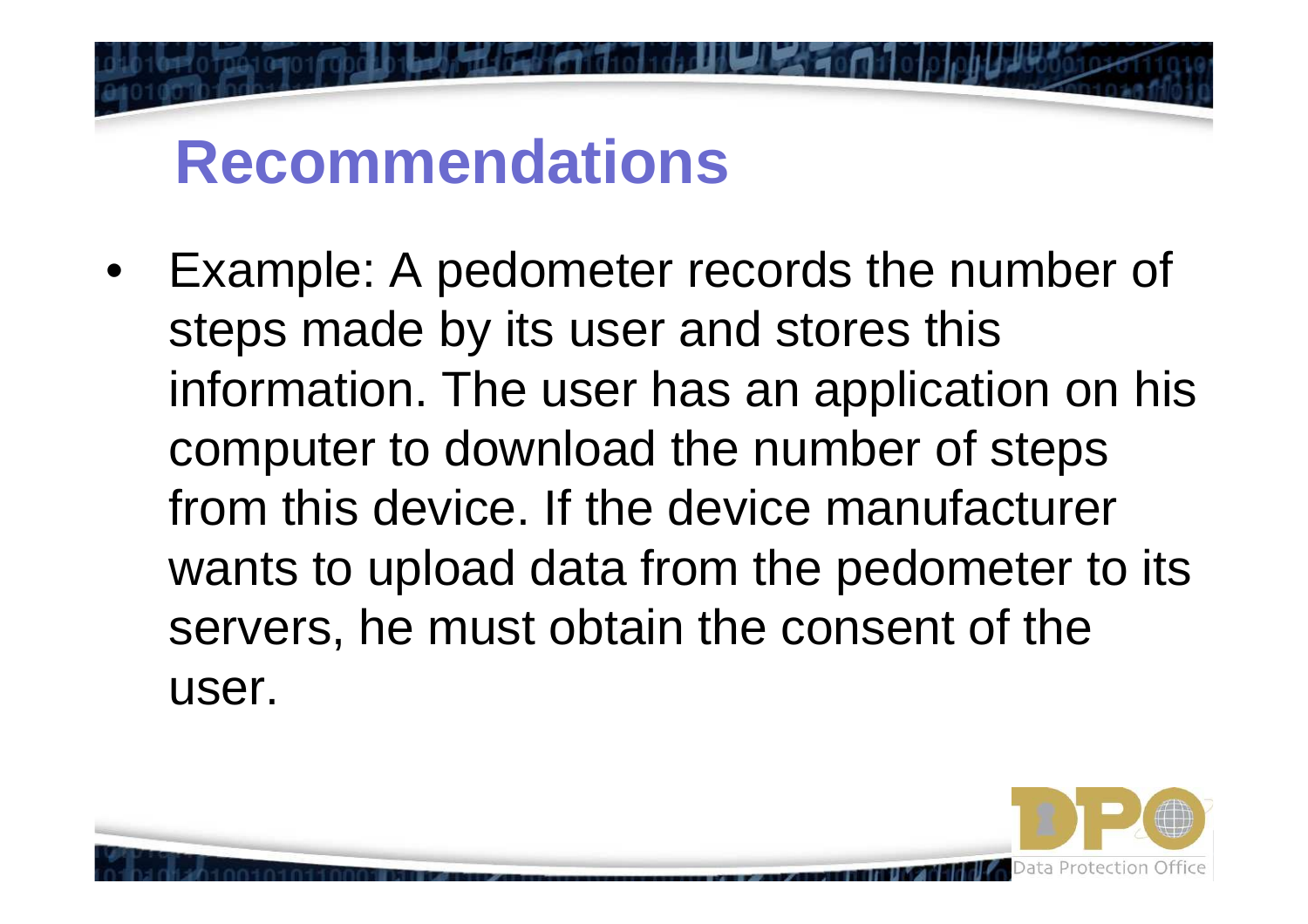- In addition, manufacturers can use a combination of different methods to provide privacy information. For example, a device manufacturer can use both an interface on the device as well as its website to provide information on the devices.
- IoT devices may be shared by several data subjects or even rented. A setting should be available to distinguish between different individuals using the same device.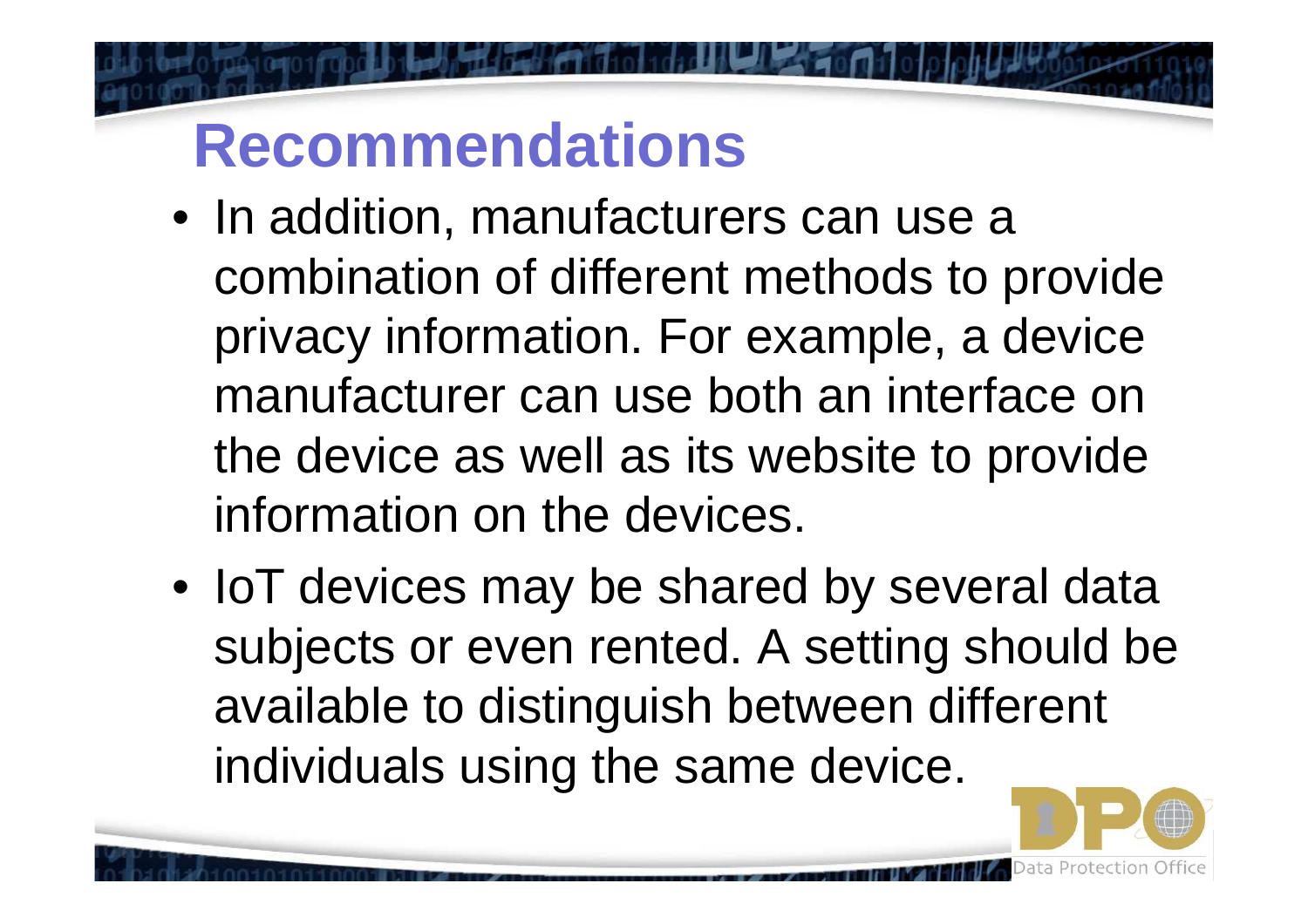#### **2. Legitimate Processing**

• IoT stakeholders must ensure that processing is legitimate and is necessary for the performance of a contract to which the data subject is party. There must be a direct and objective link between the processing and the purposes of the contractual performance expected from the data subject.

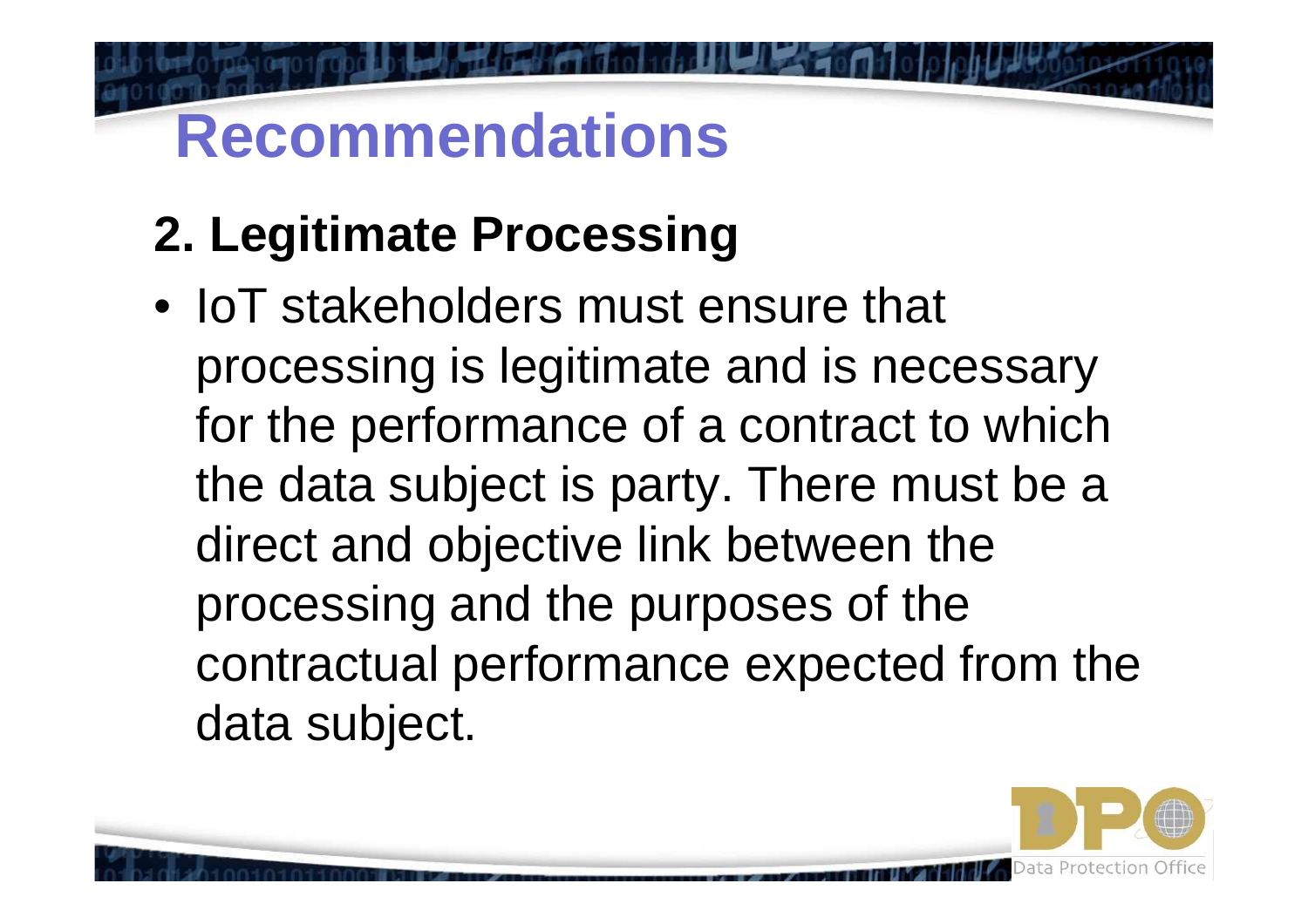#### **3. Data Quality**

- • Using the minimisation principle, IoT devices should not collect and store data ''just in case'' or because ''it might be used later''.
- Also, when personal data is not necessary to provide a specific service to run on the IoT, the user should at least be offered the possibility to use the service anonymously.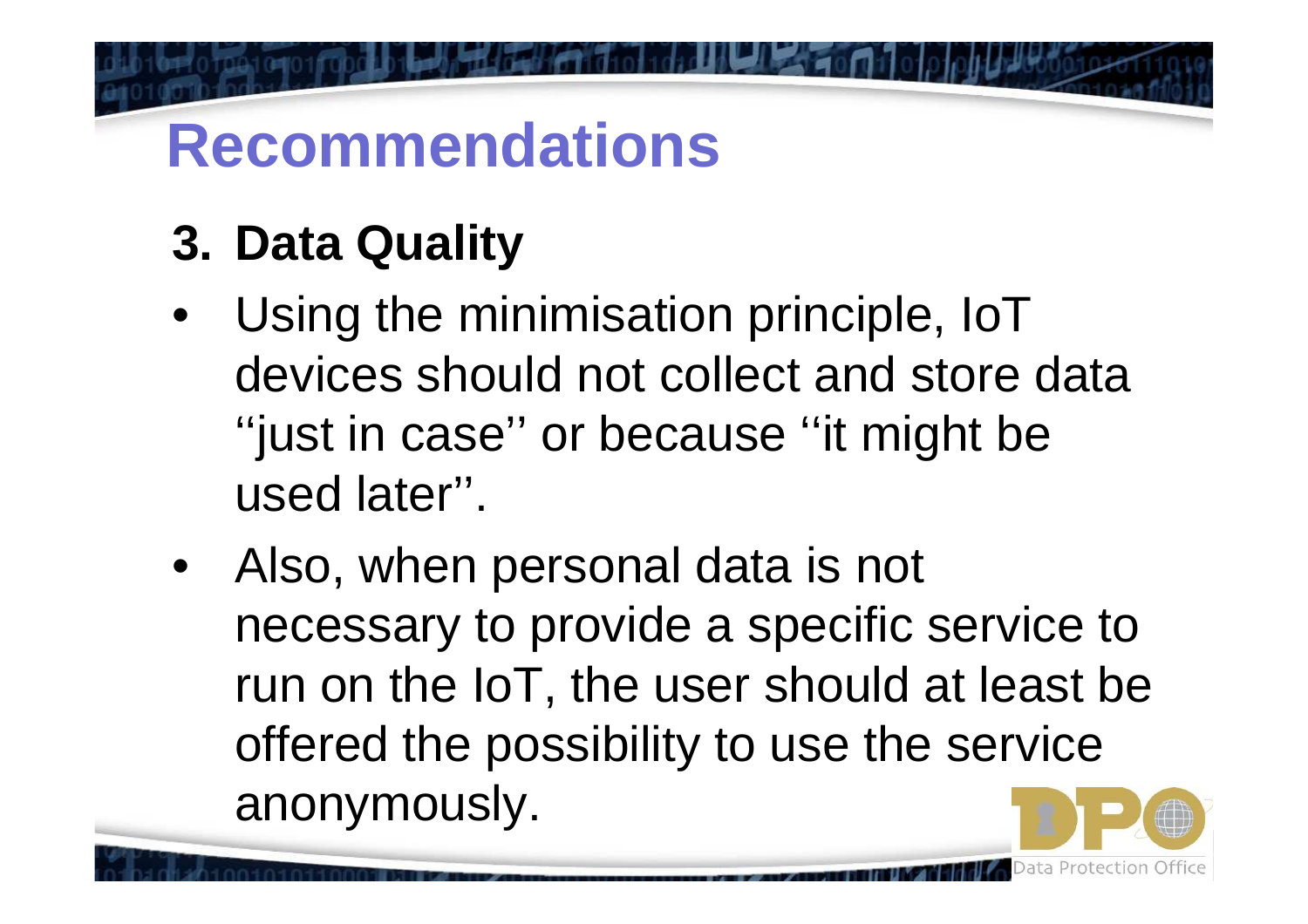$\bullet$  Every stakeholder in the IoT should ensure that once a user has put an end to his subscription, his personal data should be deleted.

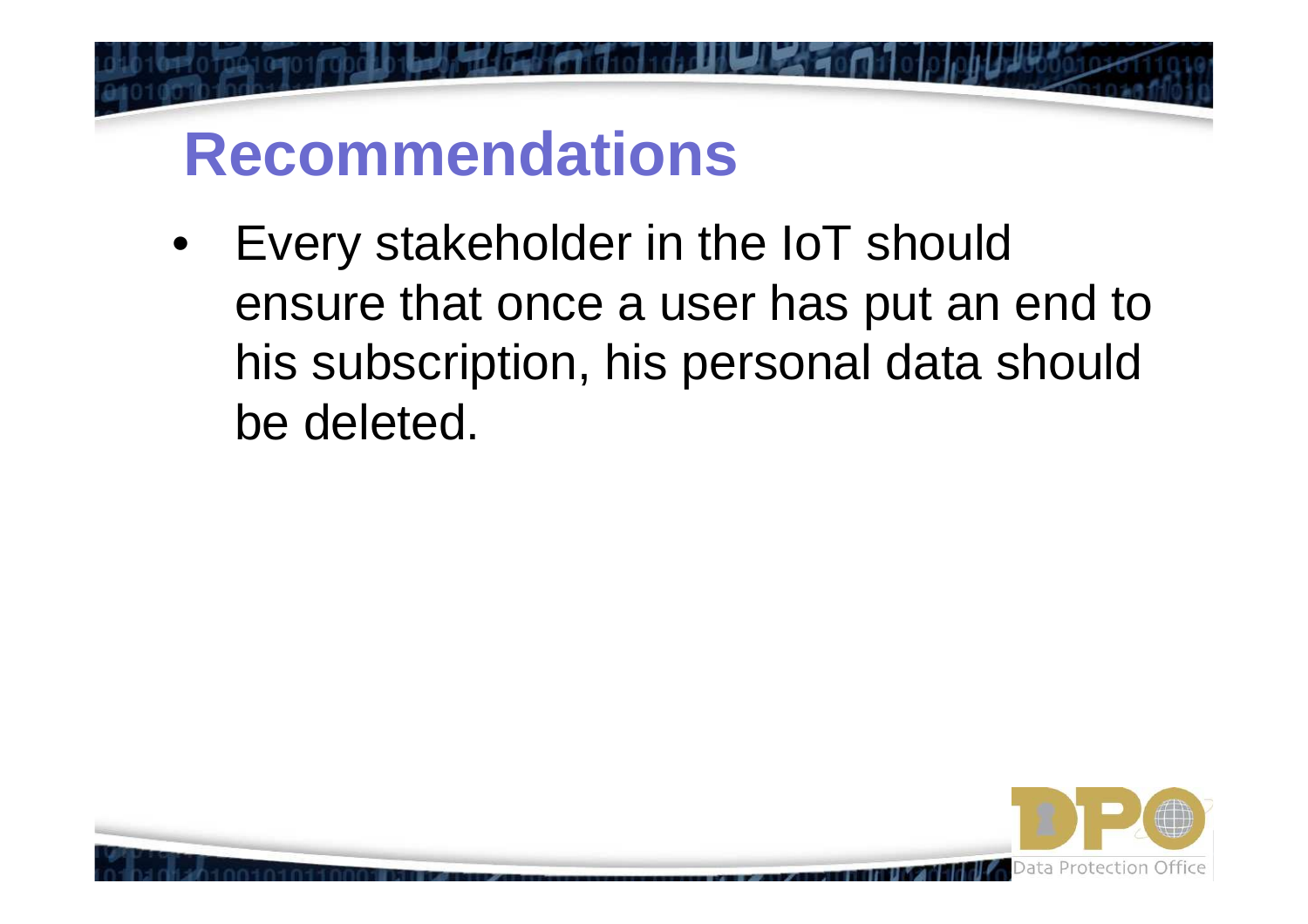#### **4. Sensitive Data**

• Explicit consent should be taken from users if sensitive data is being processed. For instance, if a company has developed an application that can analyse raw data from electrocardiograms to detect drug addiction patterns, then the company has to obtain the user's explicit consent, unless the data subject has made the data public himself.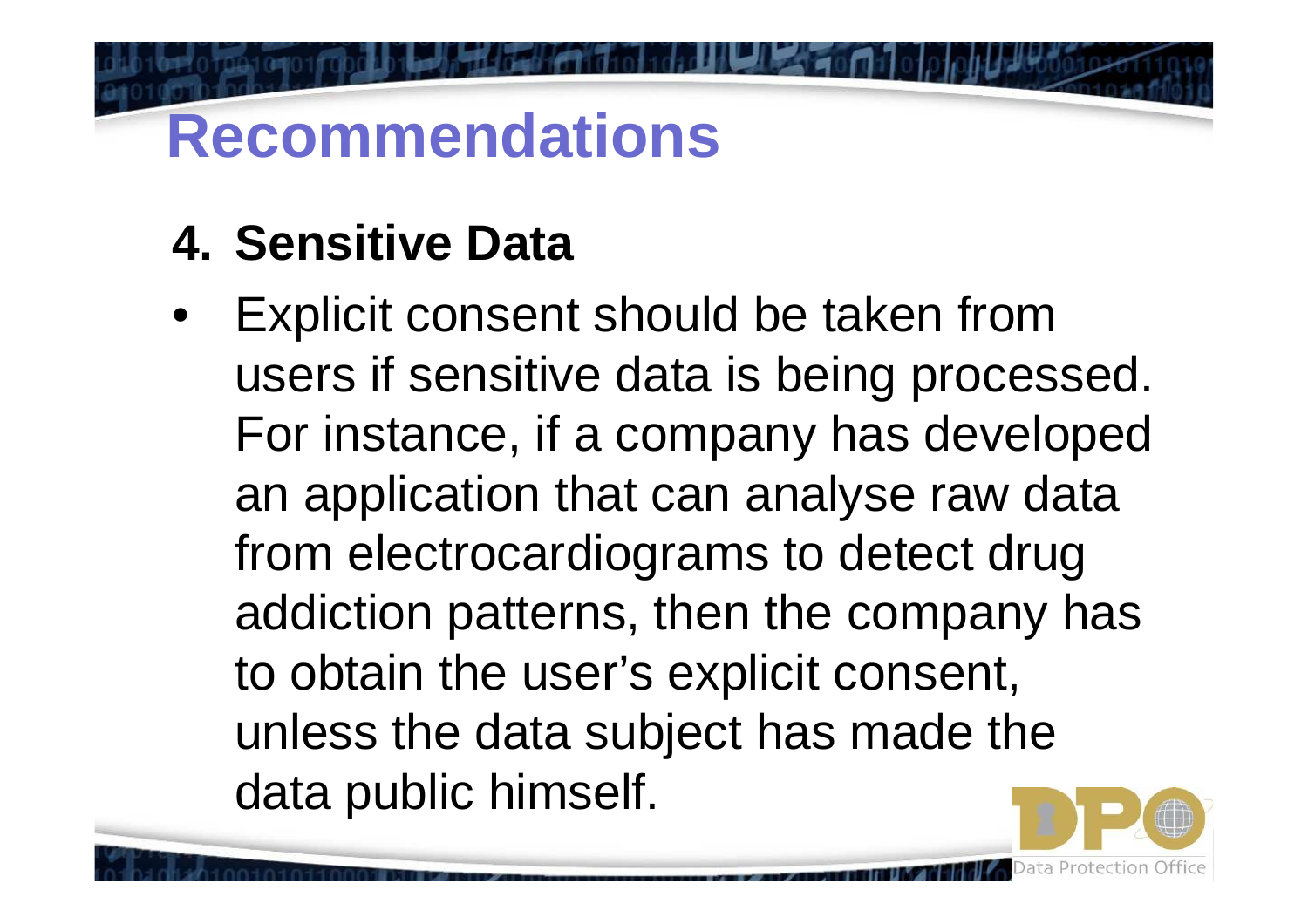#### **5. Security**

- • Privacy protections should be inbuilt in IoTdevices using '' Privacy by Design''.
- Privacy Impact Assessment should be performed to ensure a realistic appraisal of privacy risks.
- • Device manufacturers should provide simple tools to notify users when security vulnerabilities are discovered and a way of fixing them.

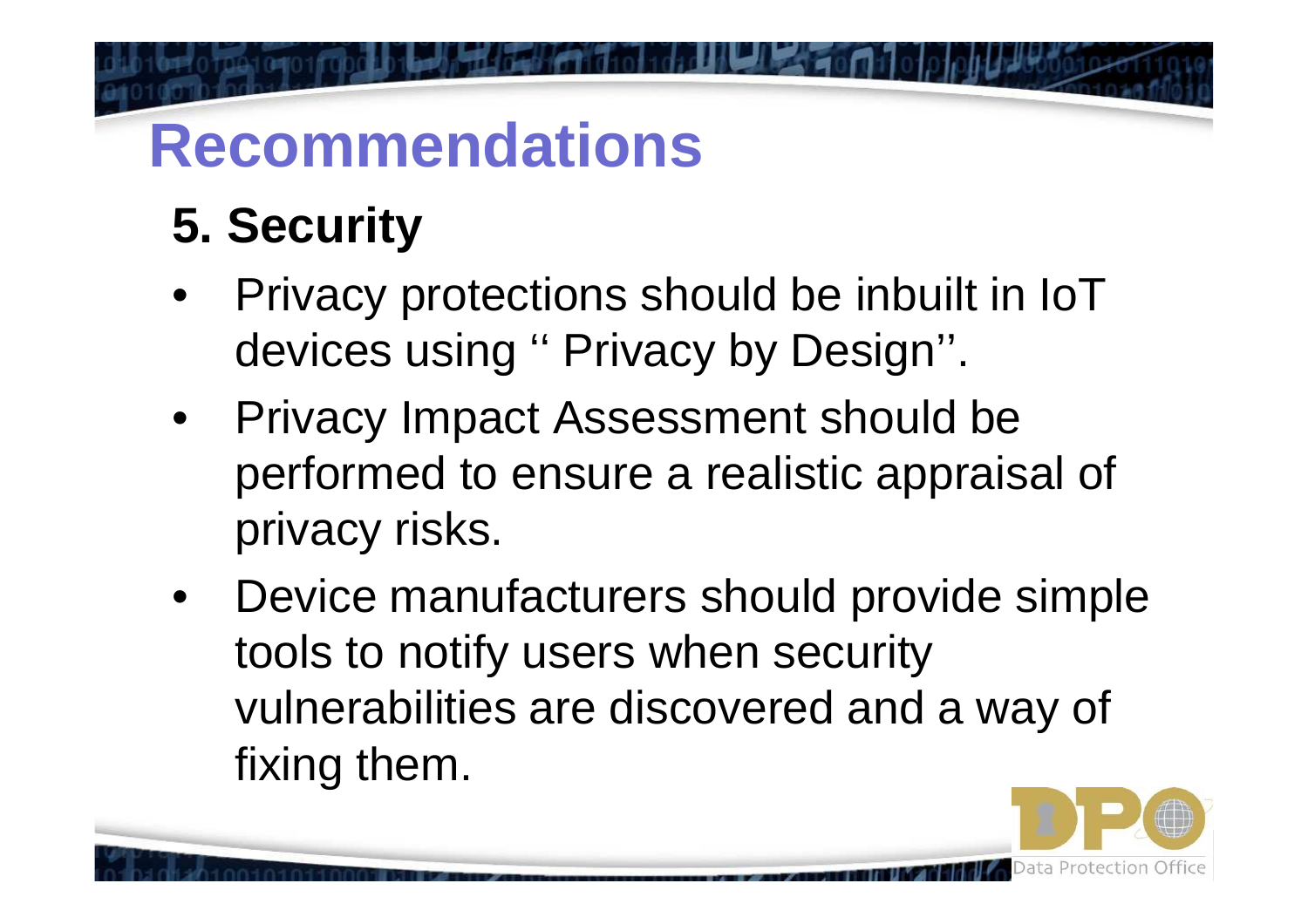- $\bullet$  Secure encrypted communications should be used to protect data in transit.
- • It may also happen that if someone discovers a security flaw in the device's software, it might not be clear whose responsibility it will be to fix it or how the fix would be applied. If no action is taken, such a flaw could allow an attacker to compromise the device.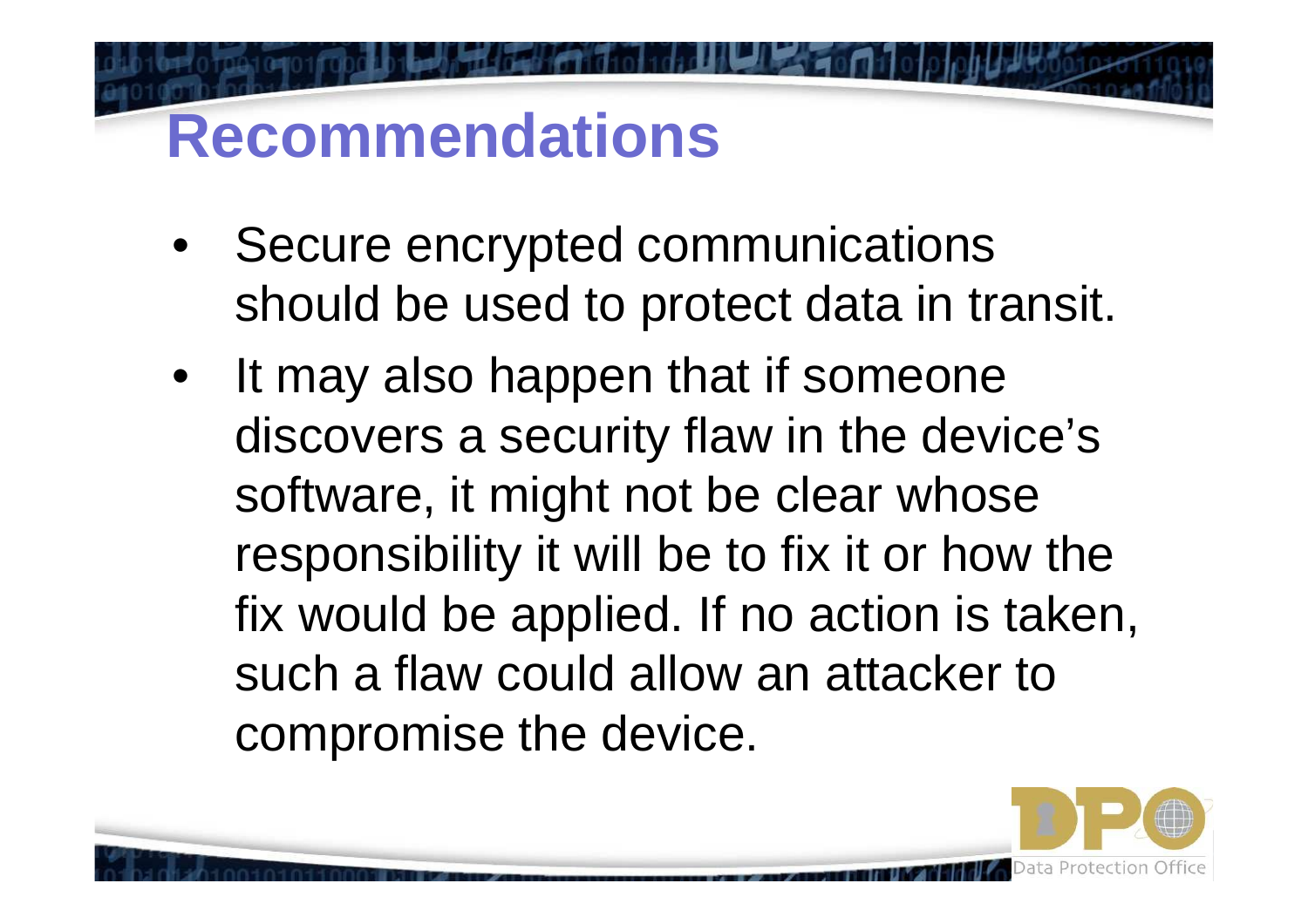• Software support should be provided throughout the lifetime of the device. This solution however depends on at least 2 conditions which could be difficult to fulfil in practice: firstly, the continuing availability and willingness of developers to maintain the software ad secondly the ability of consumers to easily apply any software updates.

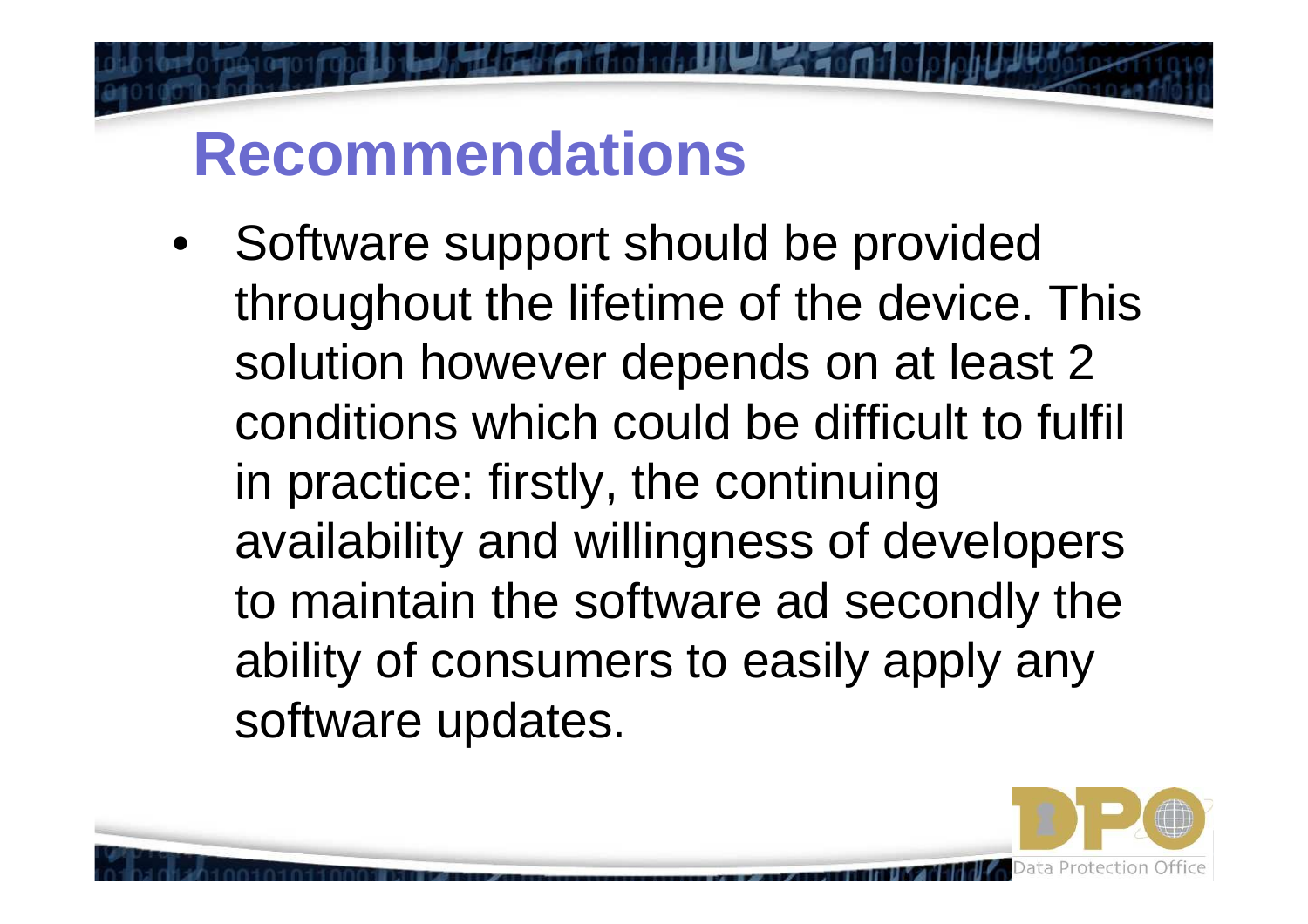- **6. Right of access**
- Users must be able to exercise their rights and thus be "in control" of the data at any time.
- A data subject may write to a data controller to obtain information about whether data kept by the data controller includes personal data related to the data subject, the purposes for processing data and the recipients to whom the data are disclosed.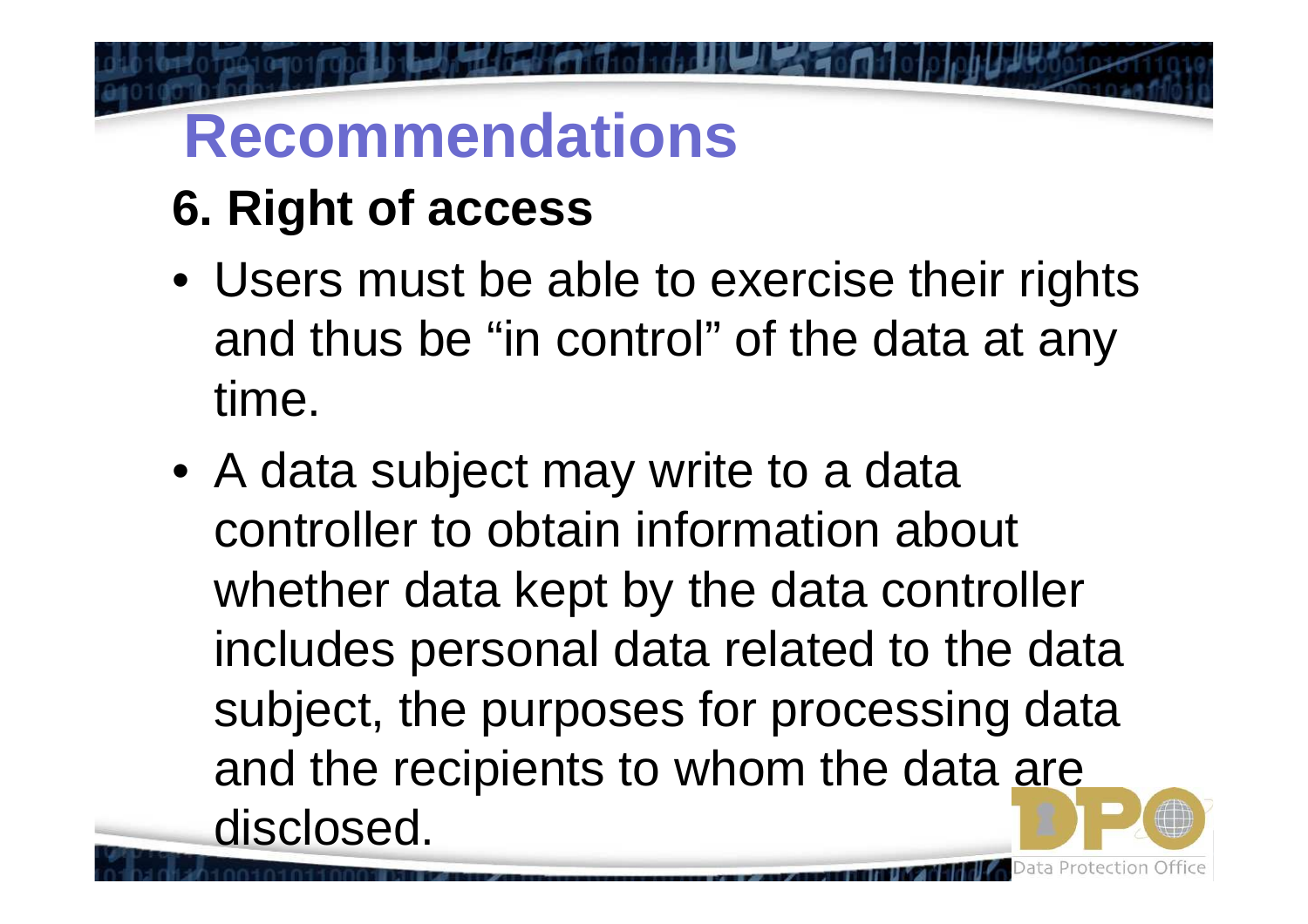- **7. Possibility to withdraw consent/oppose**
- Device users must be provided with the possibility to revoke any prior consent given to data processing.

#### Example

A user installs a connected fire alarm with additional features such as an occupancy sensor, an ultrasonic sensor and a light sensor. The user should be provided with the possibility to disable those sensors that are not required to make use of the fire alarm.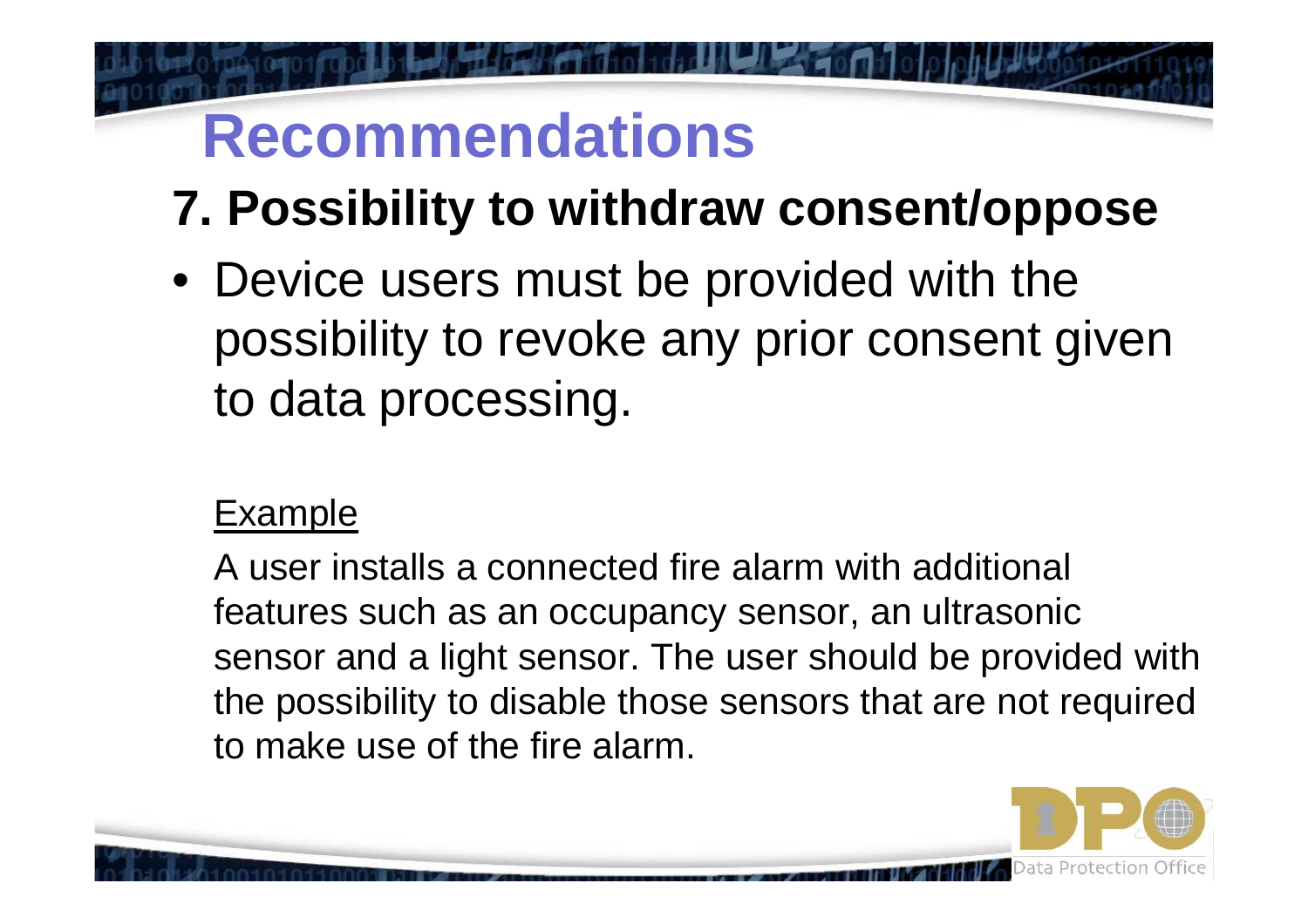- The methods for withdrawing consent should be understandable to the user and as user-friendly as possible.
- Device manufacturers should be able to communicate to all other IoT stakeholders involved as soon as a data subject withdraws his consent or opposes the data processing.

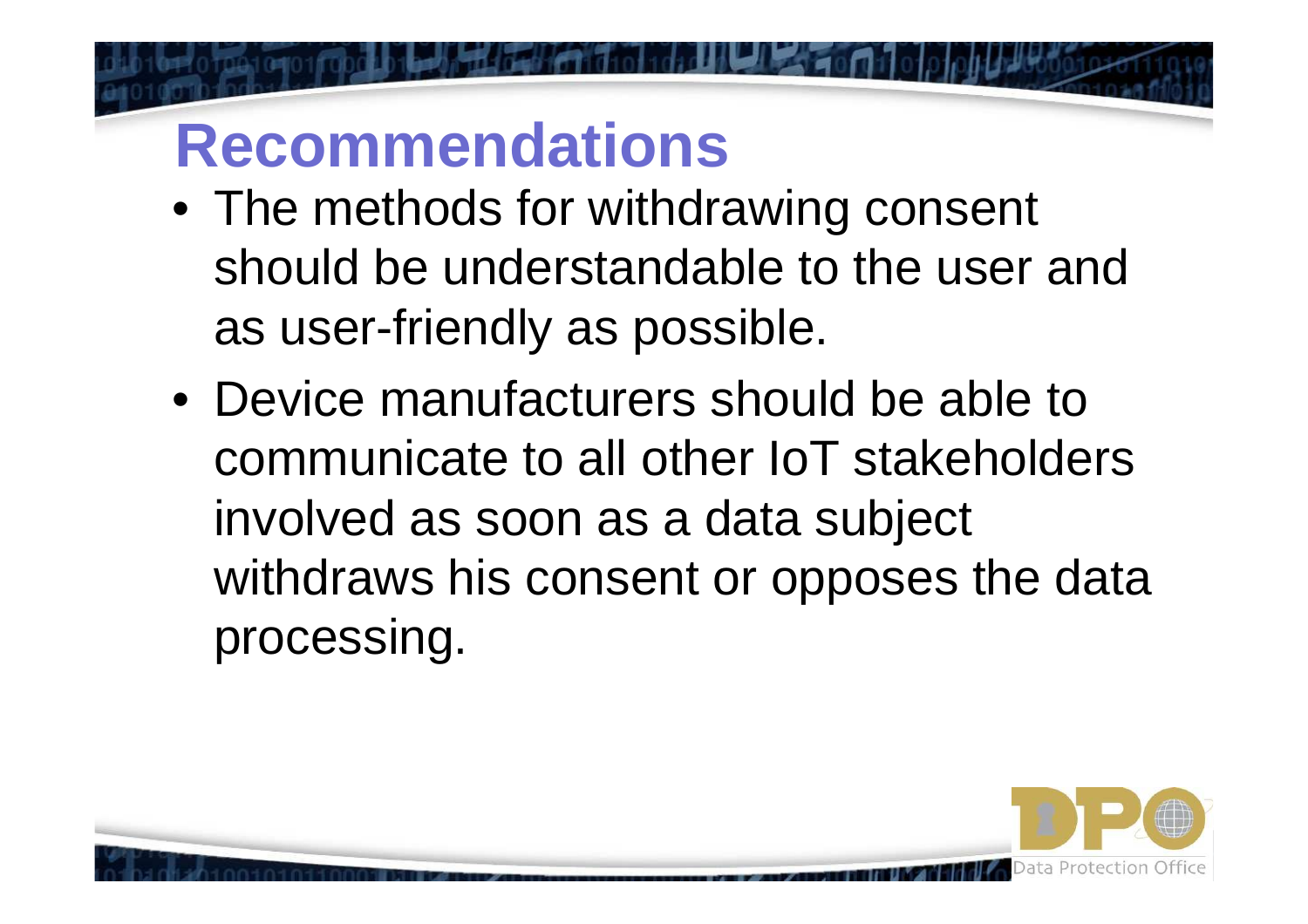• During the International Conference of Data Protection and Privacy Commissioners in Mauritius in 2014, representatives of the private sector and academia joined together to discuss the positive changes and risks that the Internet of Things may bring to daily life.

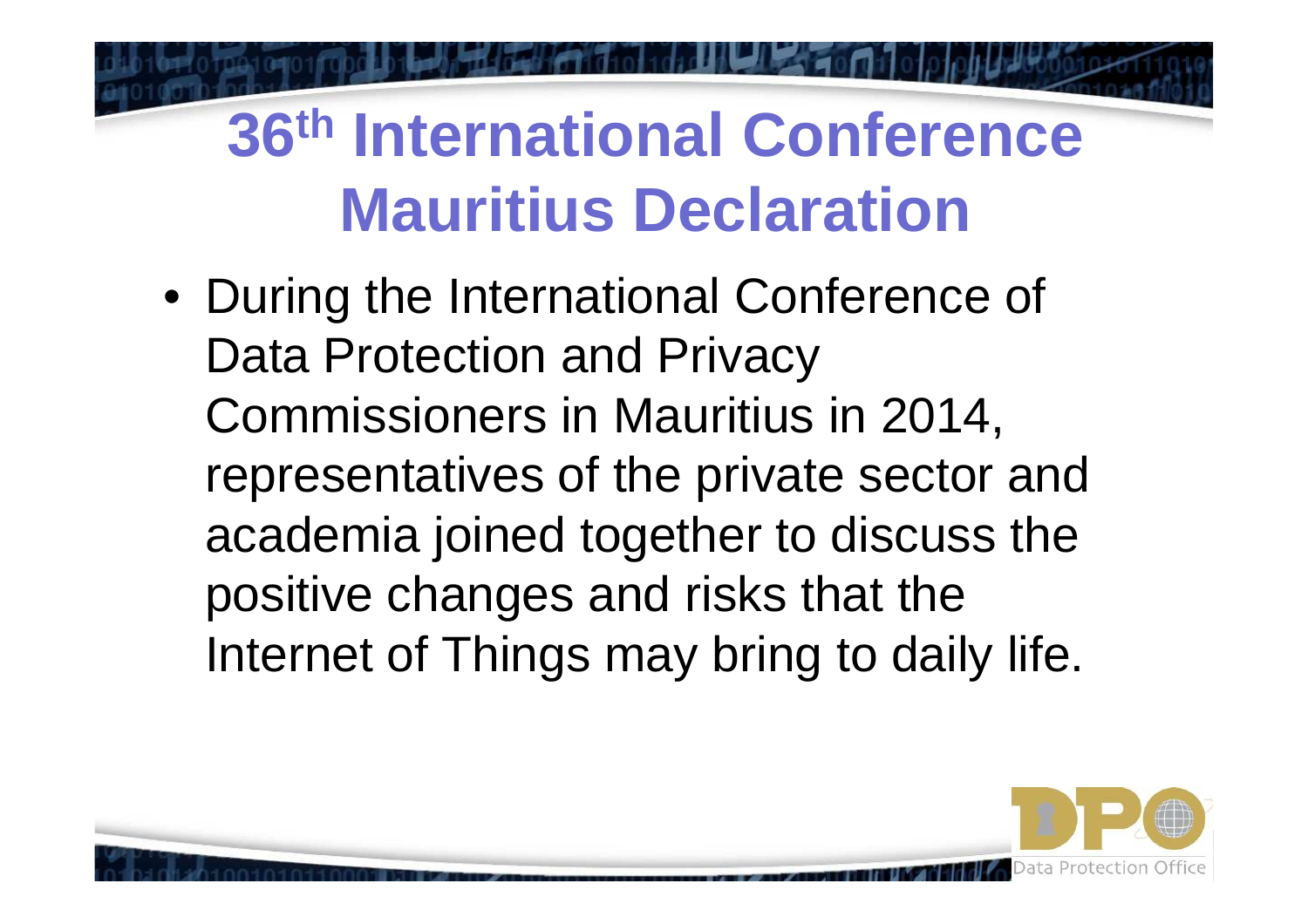- The Mauritius Declaration on the Internet of Things are summarised below:
- Self-determination is an inalienable right for all human beings.
- Data obtained from connected devices is "high in quantity, quality and sensitivity" and, as such, "should be regarded and treated as personal data."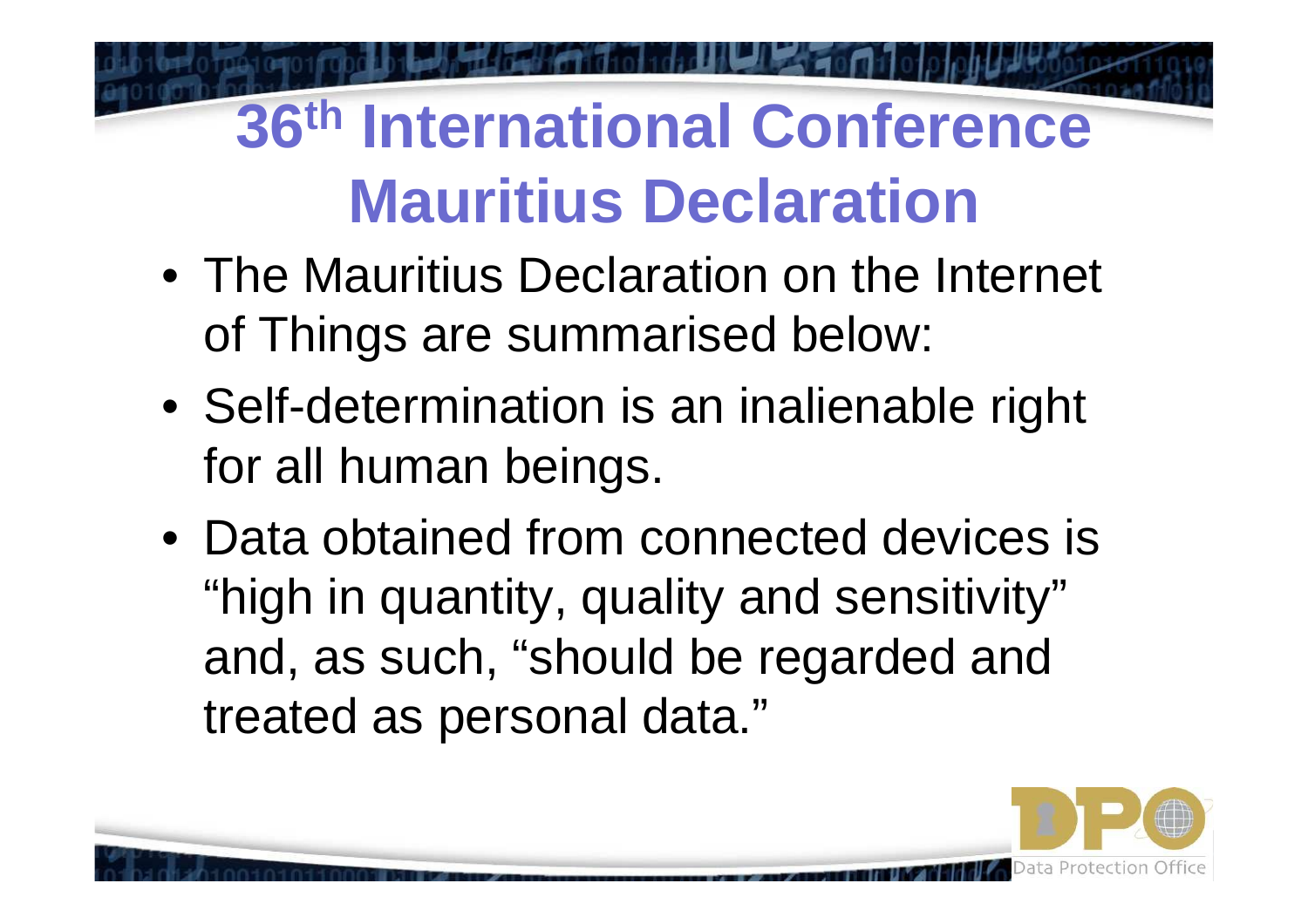- Even though for many companies the business model is as yet unknown, it is clear that the value of the Internet of Things is not only in the devices themselves. The money is in the new services related to the Internet of Things and in the data.
- Those offering connected devices "should be clear about what data they collect, for what purposes and how long this data is retained."

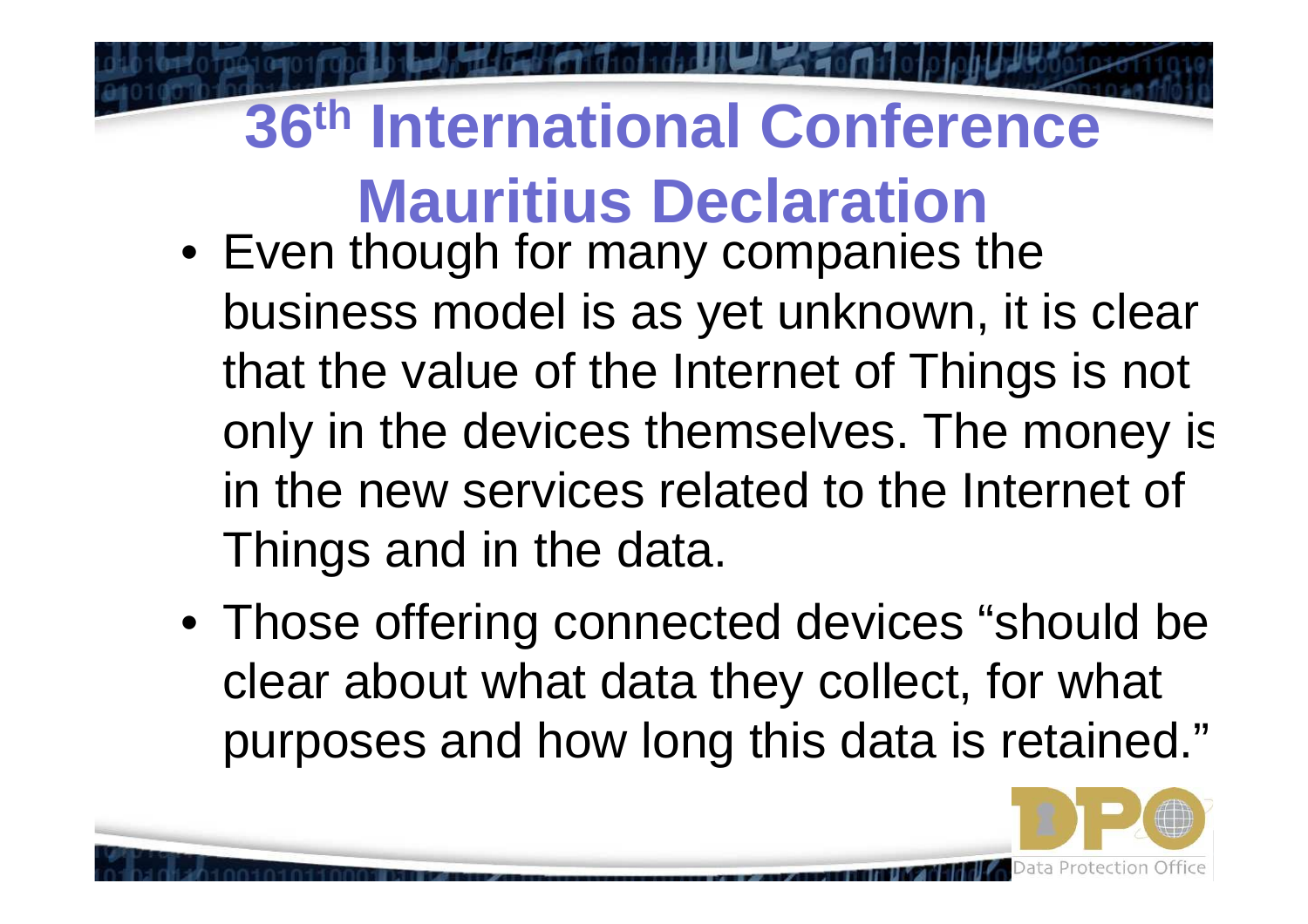- Privacy by design should become a key selling point of innovative technologies.
- Data should be processed locally, on the connected device itself. Where it is not possible to process data locally, companies should ensure end-to-end encryption.

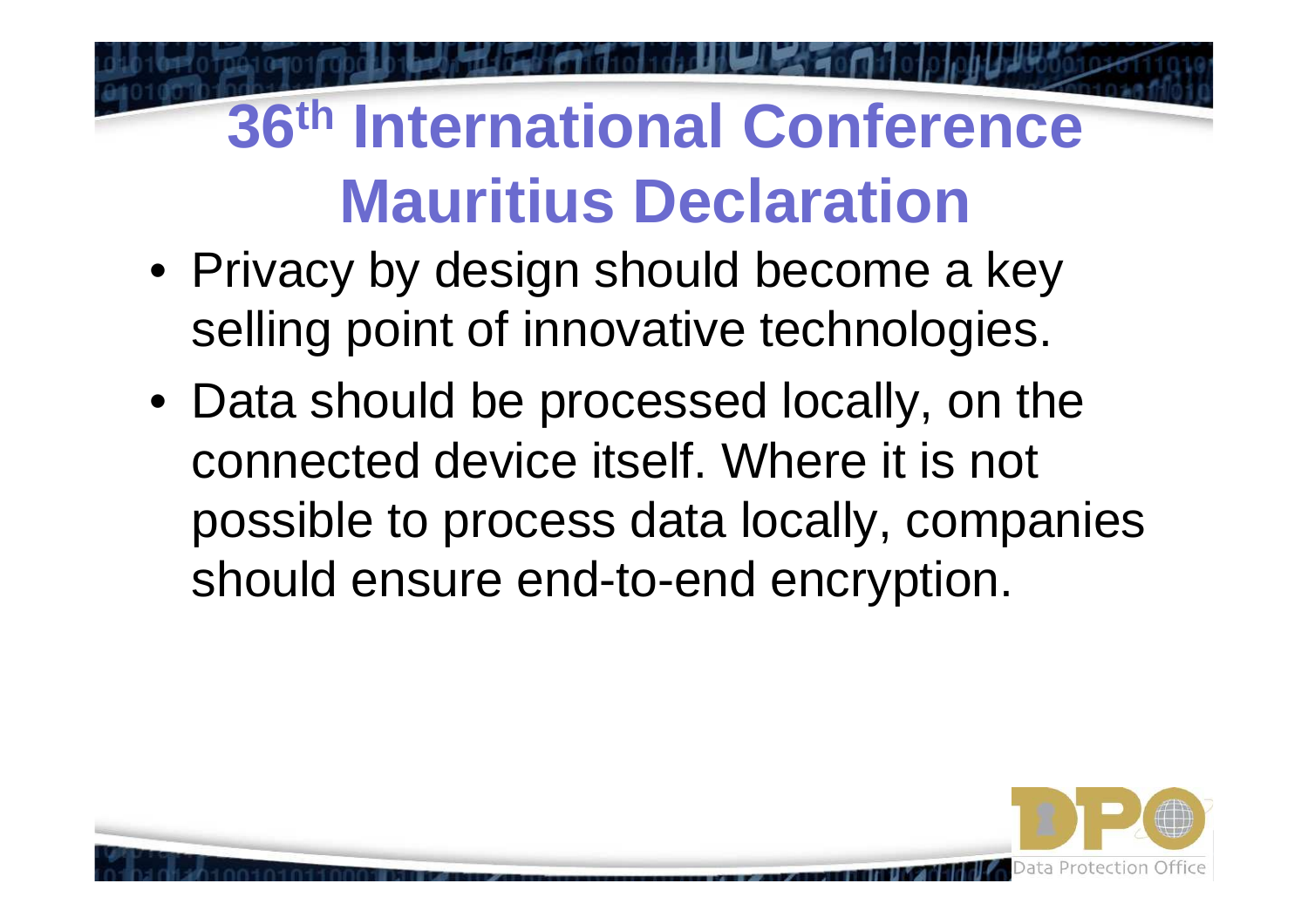- Data protection and privacy authorities should seek appropriate enforcement action when the law has been breached.
- All actors in the Internet of Things ecosystem "should engage in a strong, active and constructive debate" on the implications of the Internet of Things and the choices to be made.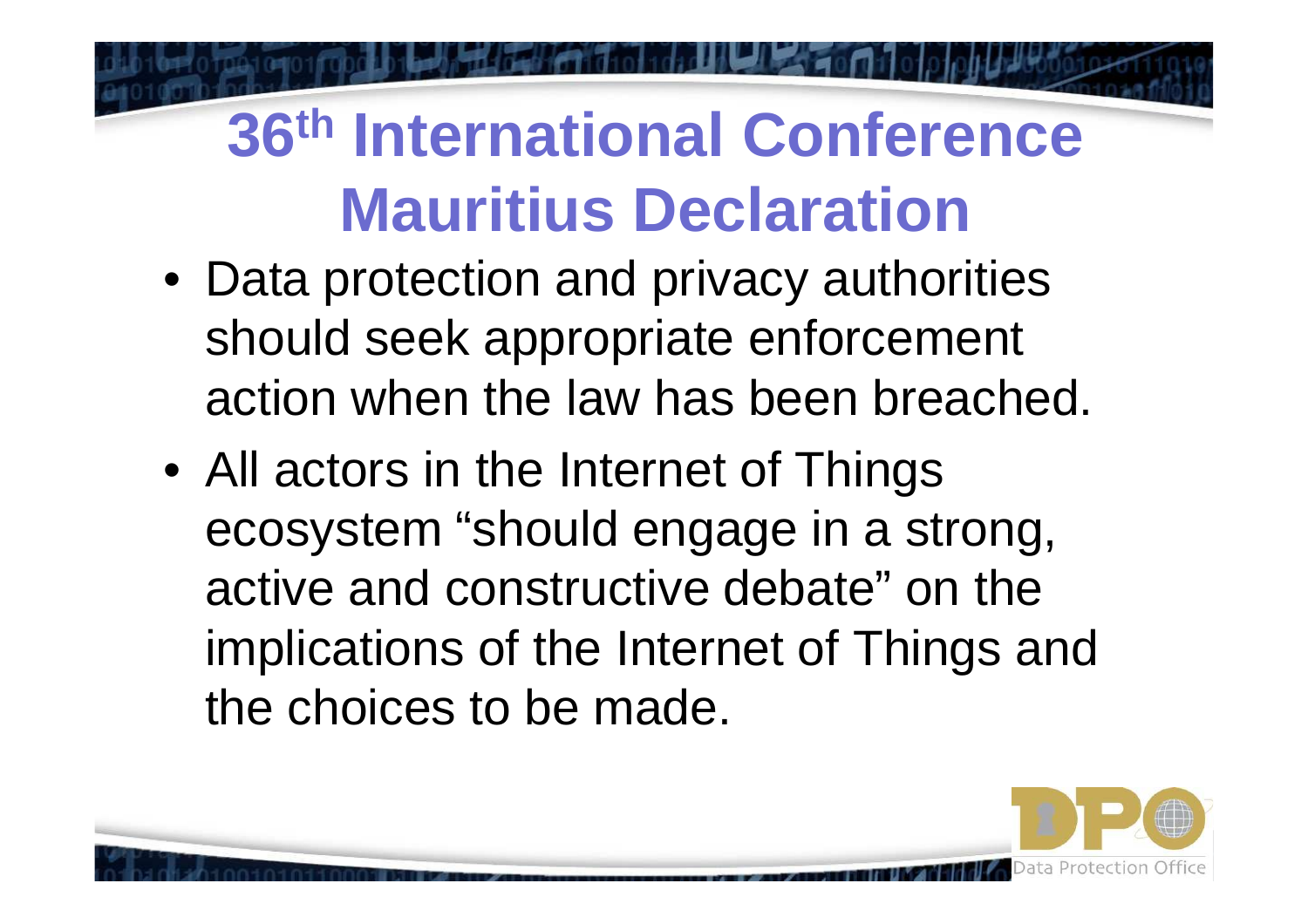#### **Conclusion**

- IoT is here to stay.
- But the Internet of Things raises important concerns with regard to the privacy of the individuals and civil rights which should be addressed.

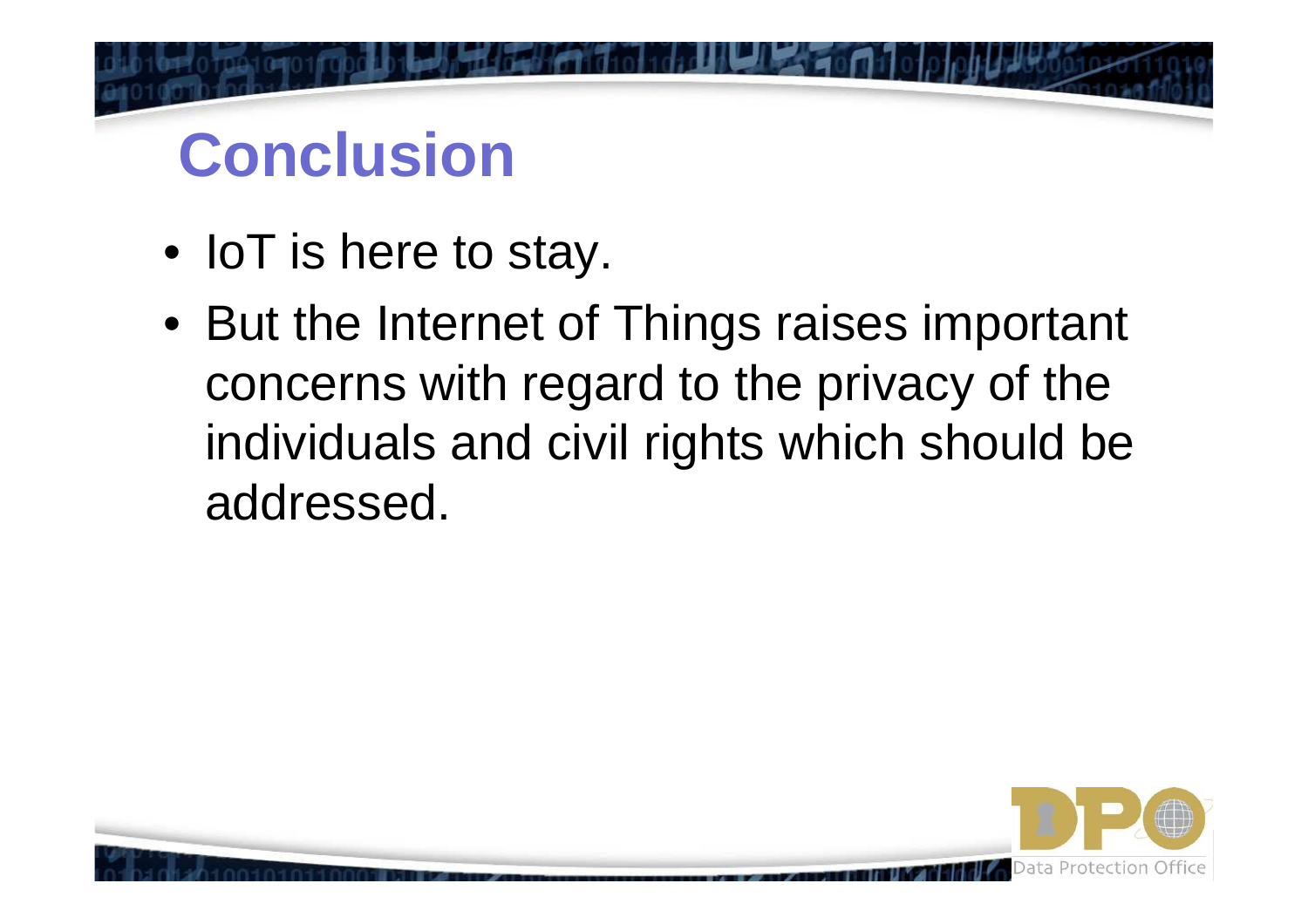

#### **References:**

**https://ico.org.uk/media/about-the-ico/consultation-responses/2014/2512/icoresponse-to-ofcom-consultation-on-internet-of-things-20141001.pdf**

**http://ec.europa.eu/justice/data-protection/article-29/documentation/opinionrecommendation/files/2014/wp223\_en.pdf** 

**https://www.insideprivacy.com/international/data-protection-officials-adoptinternet internet-of-things-declaration declaration-and-big-data-resolution/ resolution/**